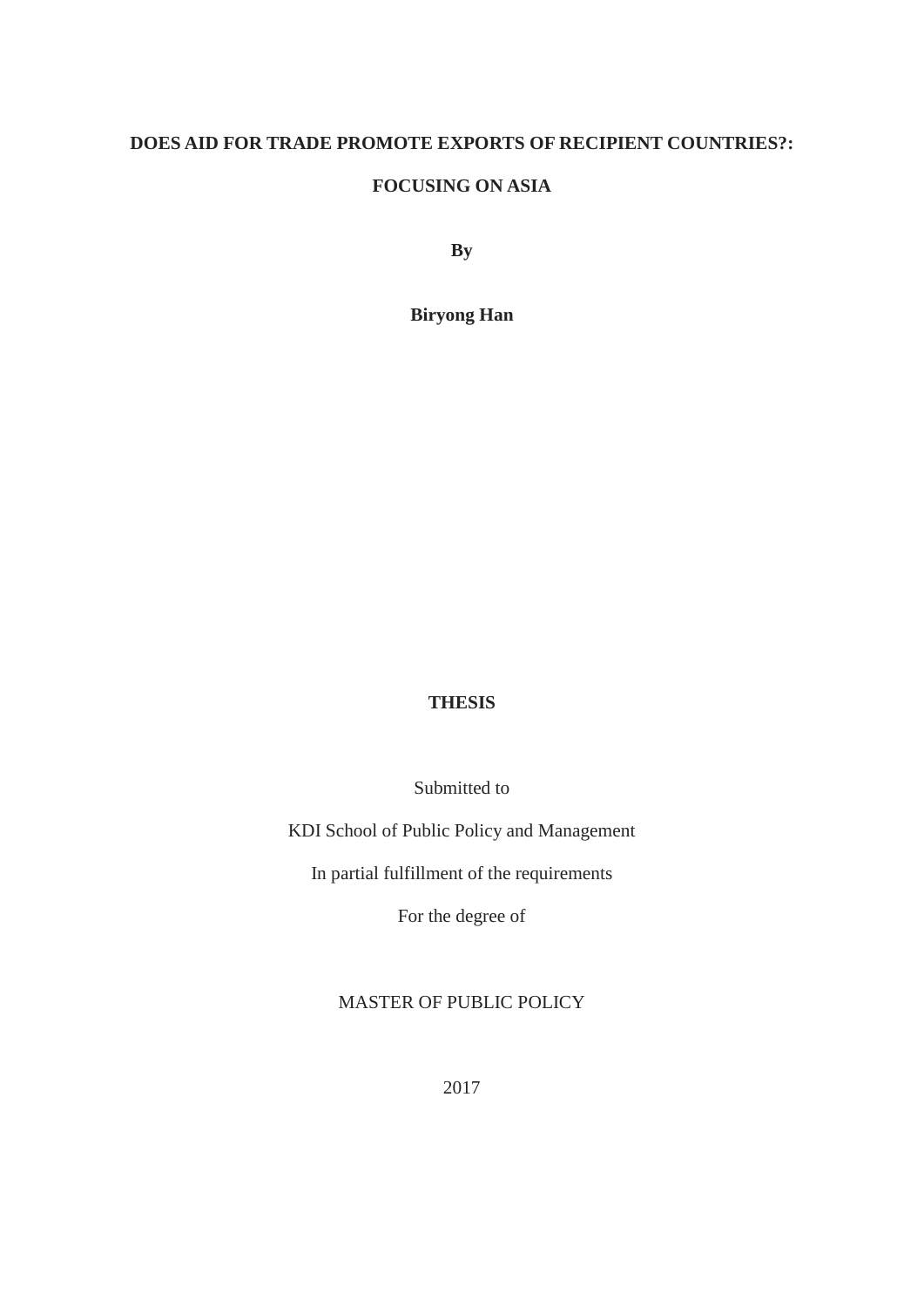## **DOES AID FOR TRADE PROMOTE EXPORTS OF RECIPIENT COUNTRIES?:**

## **FOCUSING ON ASIA**

**By** 

**Biryong Han**

## **THESIS**

Submitted to

KDI School of Public Policy and Management

In partial fulfillment of the requirements

For the degree of

# MASTER OF PUBLIC POLICY

2017

Professor Kye Woo LEE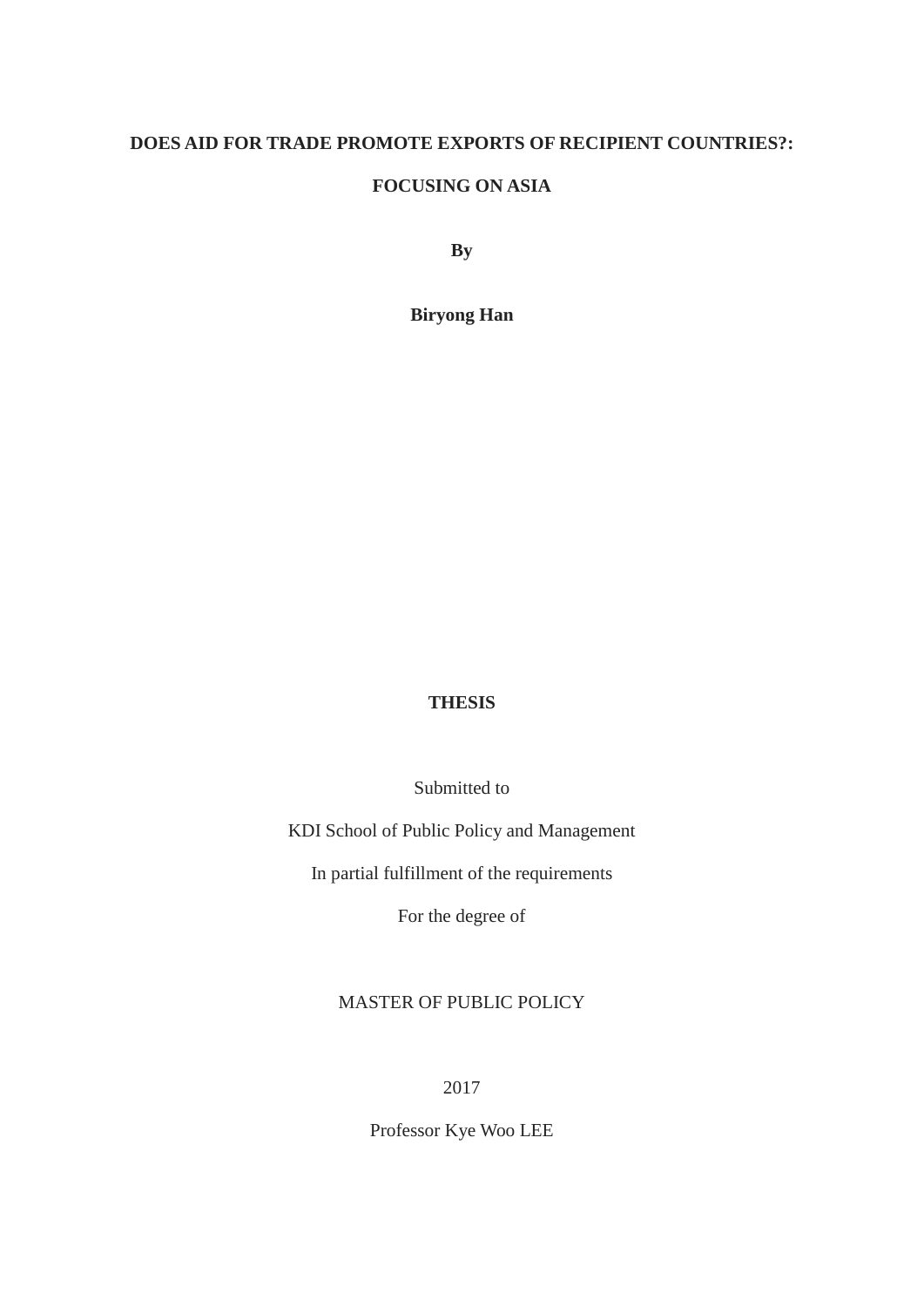# **DOES AID FOR TRADE PROMOTE EXPORTS OF RECIPIENT COUNTRIES?: FOCUSING ON ASIA**

**By** 

**Biryong Han**

# **THESIS**

Submitted to

KDI School of Public Policy and Management

In partial fulfillment of the requirements

For the degree of

# MASTER OF PUBLIC POLICY

Committee in charge:

hu Kyewoor<br>0 2 3

Professor Lee, Kye-Woo, Supervisor

Professor Tabakis, Chrysostomos

Professor Lim, Wonhyuk

Approval as of Sep, 2017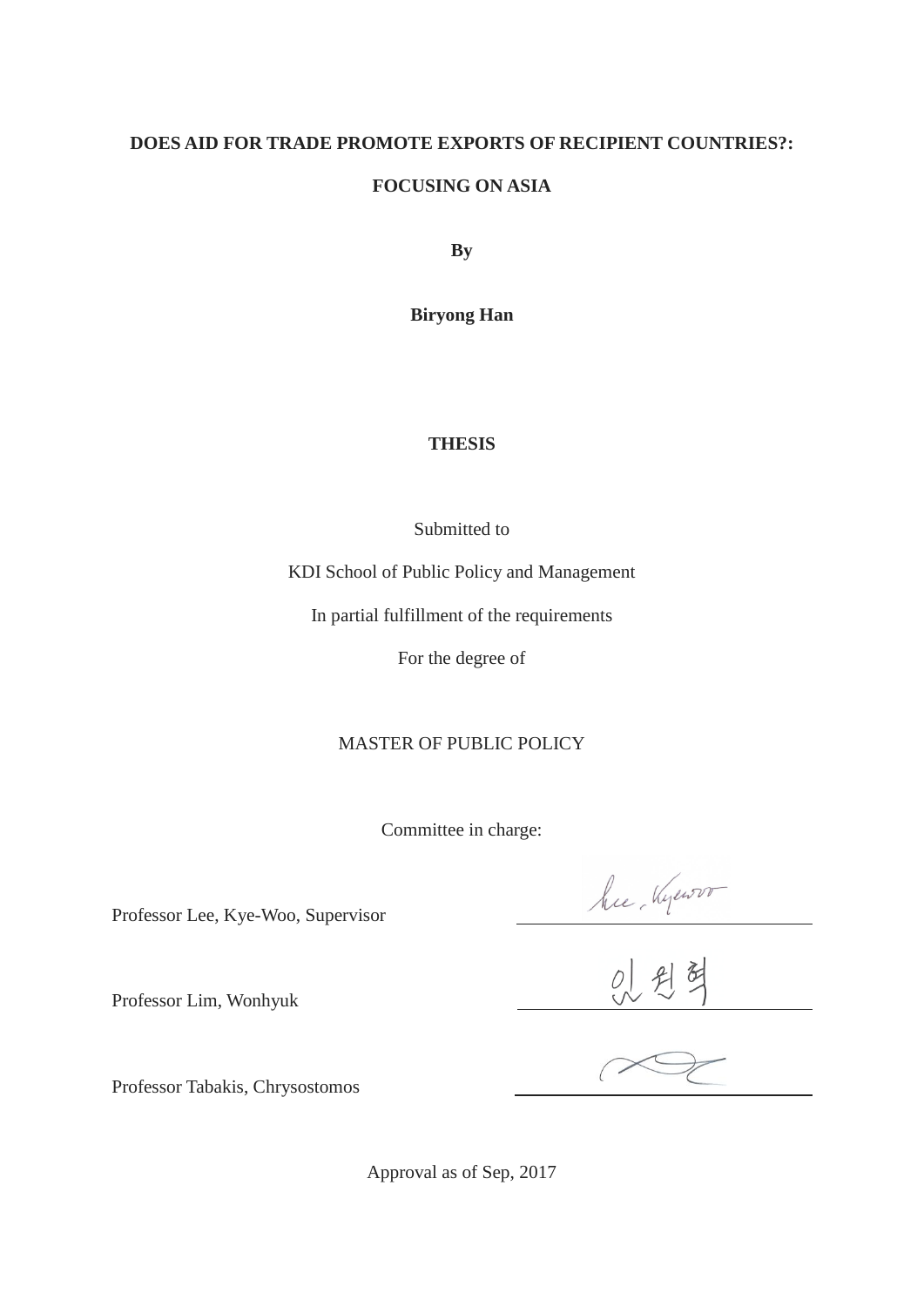## **ABSTRACT**

# **DOES AID FOR TRADE PROMOTE EXPORTS OF RECIPIENT COUNTRIES?: FOCUSING ON ASIA**

**By** 

Biryong HAN

Although Aid for Trade (AfT) is recognized as a reliable source to increase exports by reducing the cost of trade in developing countries, its effectiveness on exports is not sufficiently proven. This paper analyzes whether AfT is effective in increasing export volumes in Asian recipient countries by using the fixed effect panel model and the data from 2006 to 2015. The result reports that overall AfT would not significant impact exports, but *aid disbursed to trade policy and regulations*, would positively and meaningfully affect exports. Through further analysis by the income level of countries, the evidence reveals that *aid to productive capacity* would positively affect export volumes in the relatively lower income group (LICs and LMICs), and that *aid to trade policy and regulations* would be considerably useful for the export growth in the higher income group (HICs and UMIC). These results demonstrate that the impact of AfT on the export volumes in Asian countries would therefore, vary depending on the kinds of AfT received, and recipient country groups divided by income level.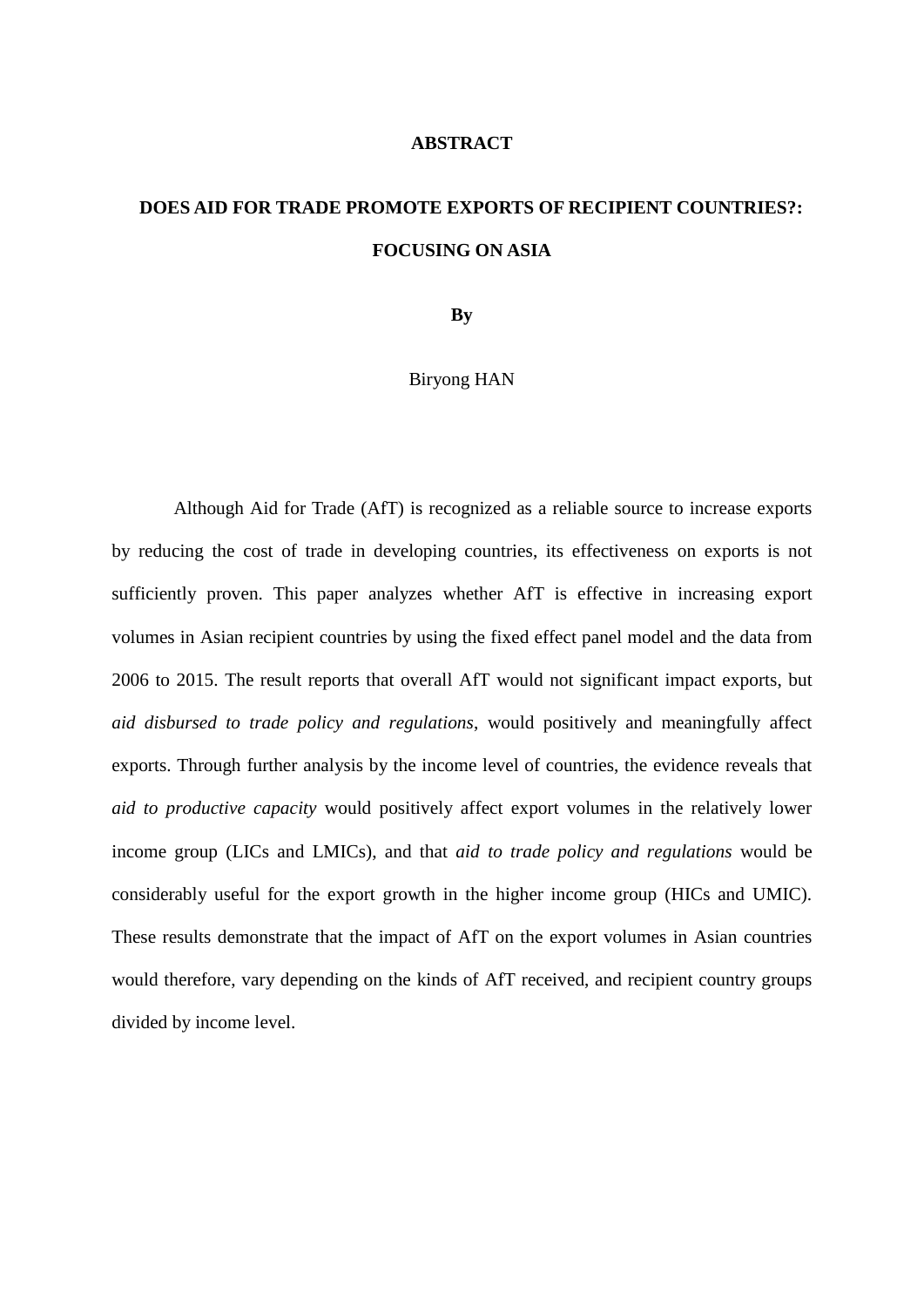**Copyright by**

**Biryong HAN**

**2017**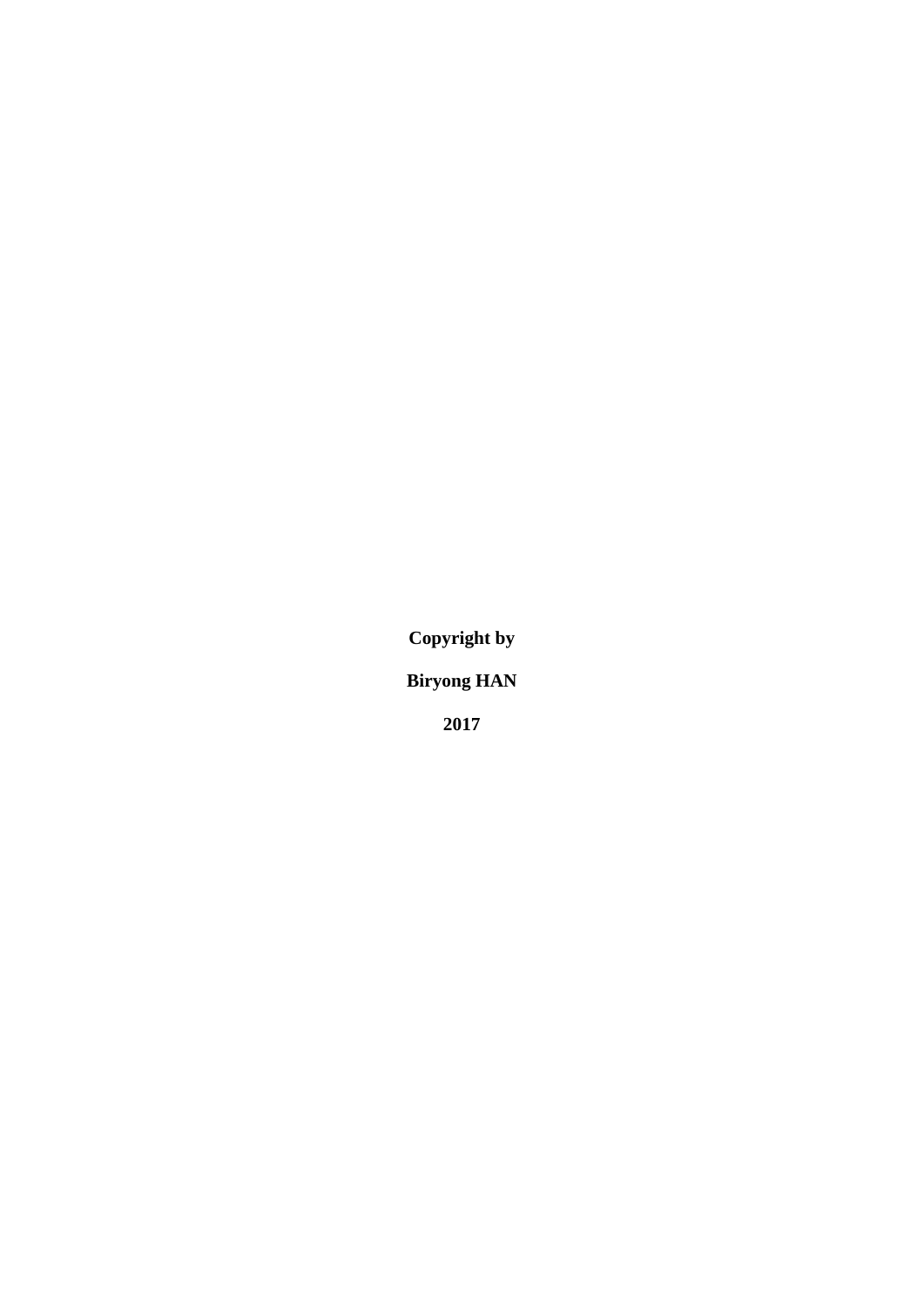**Dedicated to my beloved children, Onyu HAN and Yuha HAN**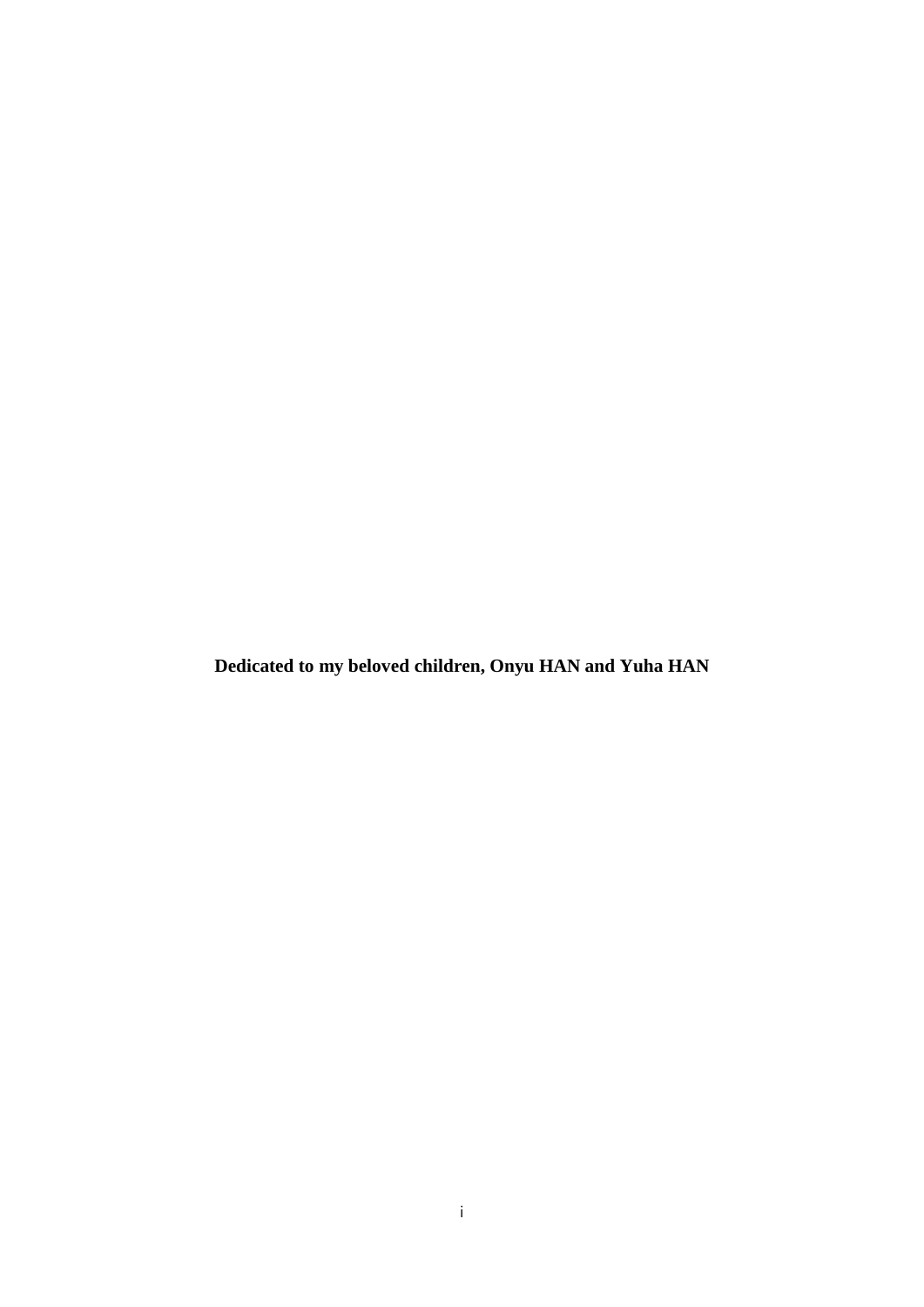#### **ACKNOWLEDGEMENTS**

Above all, I would like to thank God for giving me the strength to overcome the difficulties in my life. This paper was completed with the support from many people. My major supervisor, professor Kye Woo LEE, provided me with thoughtful advice and sharp analysis which helped me to overcome shortcomings of this paper. Professor Wonhyuk LEE reminded me of the importance of analyzing the logical causal relationships between independent and dependent variables. Also, without the help of my family, this paper could not be completed. I would like to thank my beloved wife, Hye Young PARK for her generous support and extend my gratitude to my parents and parents-in-law who encouraged me all this time. The time spent with my precious friends studying and talking in this school would also be full of unforgettable memories for me.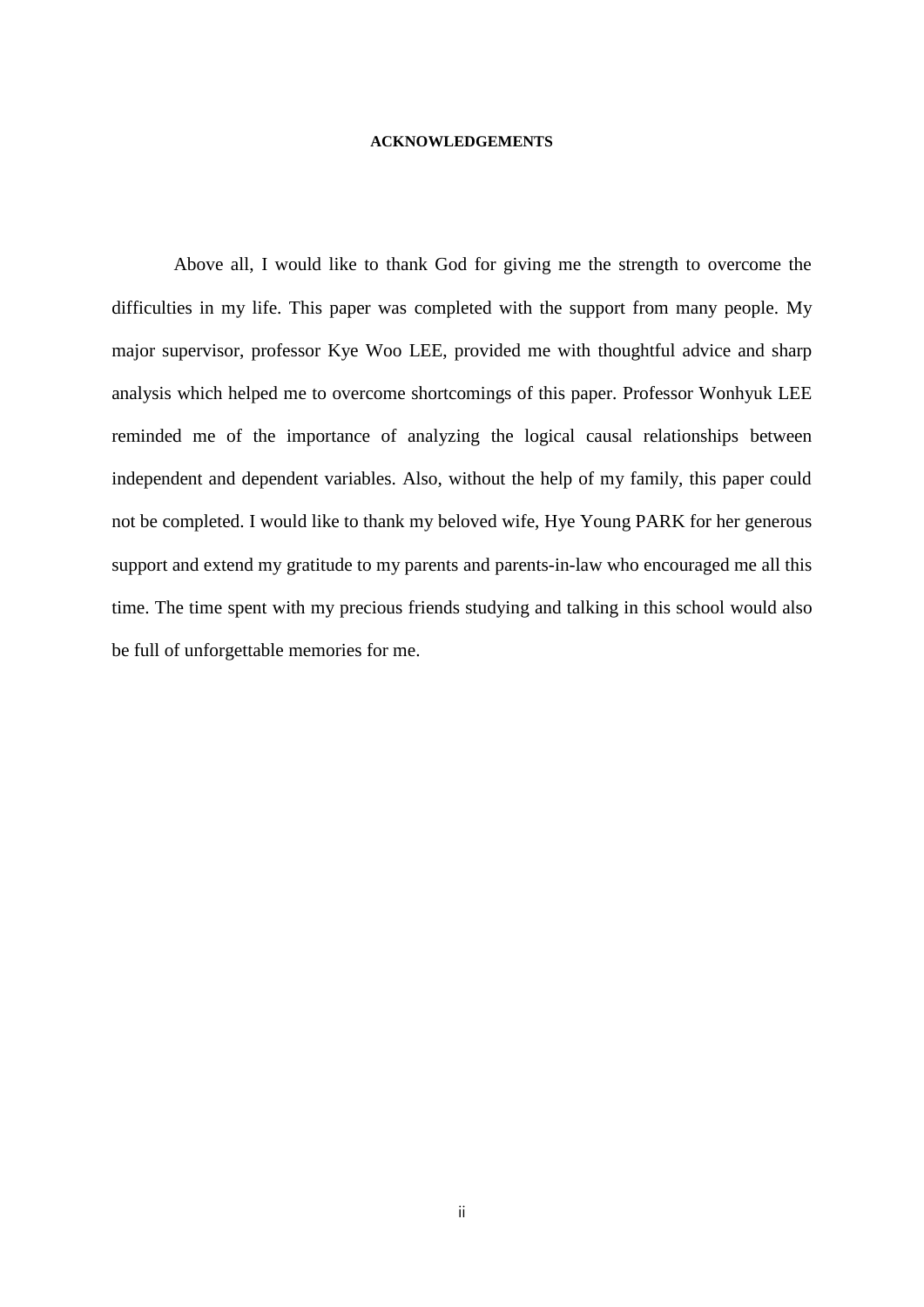## **TABLE OF CONTENTS**

| 1. |                                                                           |                |
|----|---------------------------------------------------------------------------|----------------|
| 2. |                                                                           |                |
|    | 2.1. International Trend of Aid for Trade                                 | 3              |
|    | 2.2. Statistical background and evidences                                 | $\overline{4}$ |
| 3. |                                                                           |                |
|    | 3.1. Mechanism of Aid for Trade Affecting Trade Performance               | 8              |
|    | 3.2 The Conditional Effectiveness of Aid for Trade                        | 9              |
|    | 3.2.1 The Effectiveness of AfT on Total Exports or Cost and Time of Trade | 9              |
|    | 3.2.2 The Effectiveness of AfT and Its Components on Sectoral Exports     | 10             |
|    | 3.2.3 The Effectiveness of AfT by Recipients' Income Level                | 11             |
| 4. |                                                                           |                |
| 5. |                                                                           |                |
|    | 5.1 The Description of Variables                                          | 14             |
|    | 5.2 Differences from Previous Research Data                               | 17             |
| 6. | EMPIRICAL RESULTS ………………………………………………………………                                | $\cdot$ 18     |
|    | 6.1 Overall Analysis                                                      | 18             |
|    | 6.2 Analysis by Income Level of Countries                                 | 21             |
| 7. |                                                                           |                |
|    |                                                                           |                |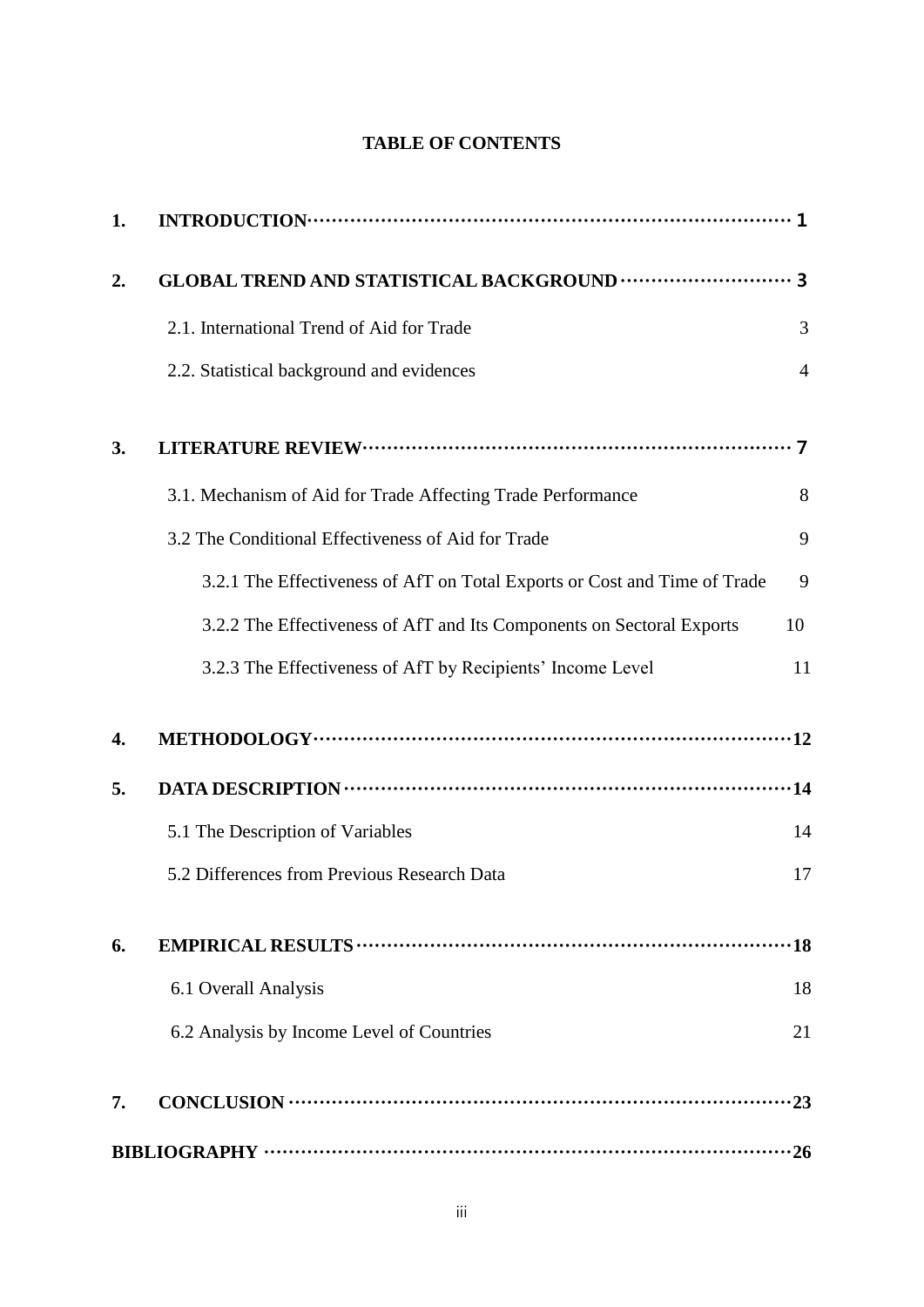## **LIST OF TABLE**

| 1. Target Countries of Interest by Income Level                                    | 14 |
|------------------------------------------------------------------------------------|----|
| 2. Aid for Trade Categories                                                        | 15 |
| 3. Descriptive Statistics for the Main Variables                                   | 17 |
| 4. The Impact of AfT on Total Exports (2006-2015)                                  | 20 |
| 5. The Impact of AfT on Exports by Income Level of Countries                       | 22 |
| 6. Summary of Results for the Impact of Specific AfT on Exports in Asian Countries | 23 |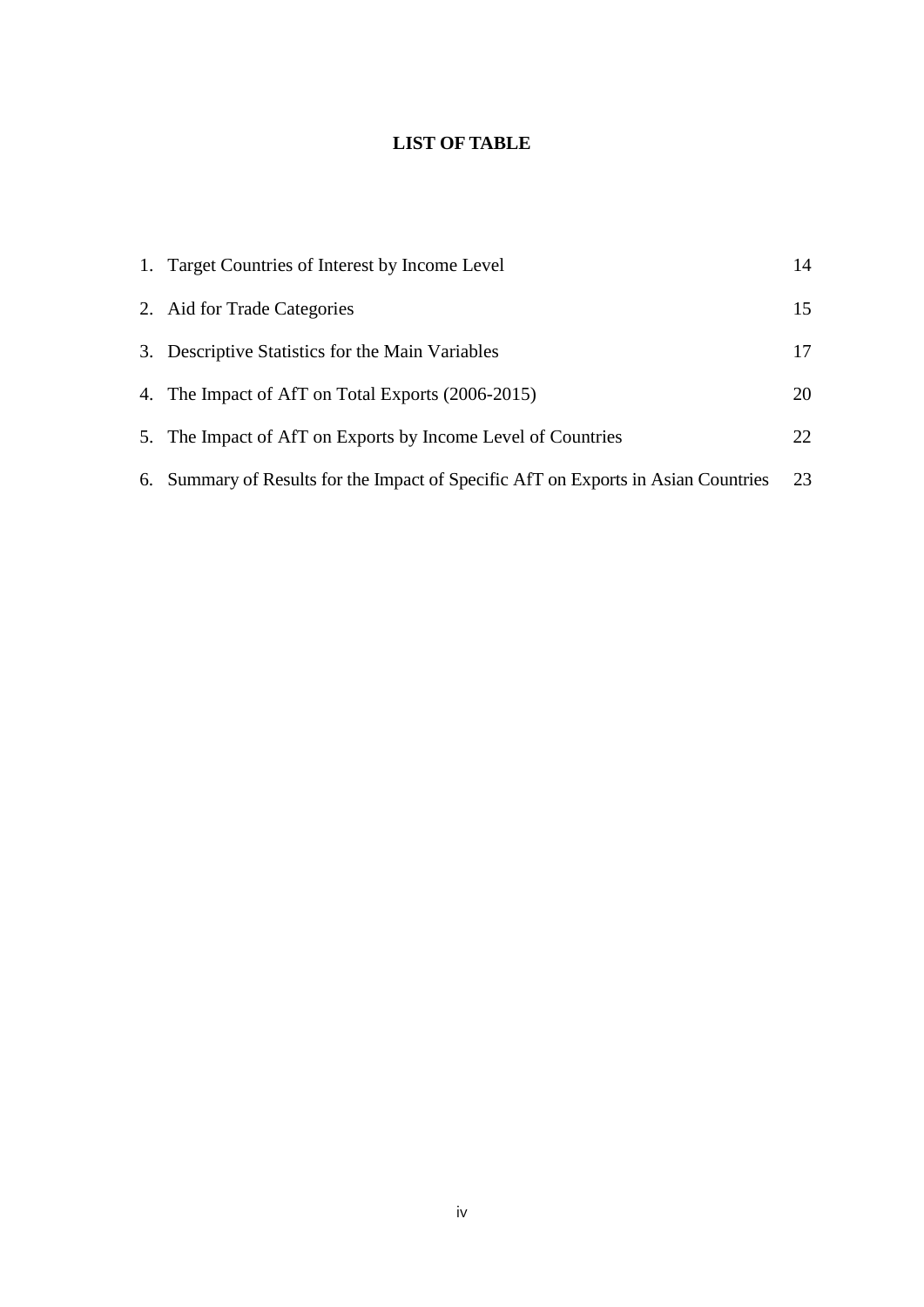# **LIST OF FIGURES**

| 1. Share of total aid-for-trade disbursements by region (2006-2015) | 5 |
|---------------------------------------------------------------------|---|
| 2. Aid for Trade Sector Disbursements (2006 - 2015)                 | 6 |
| A. All recipient countries                                          | 6 |
| B. Asian countries                                                  | 6 |
|                                                                     |   |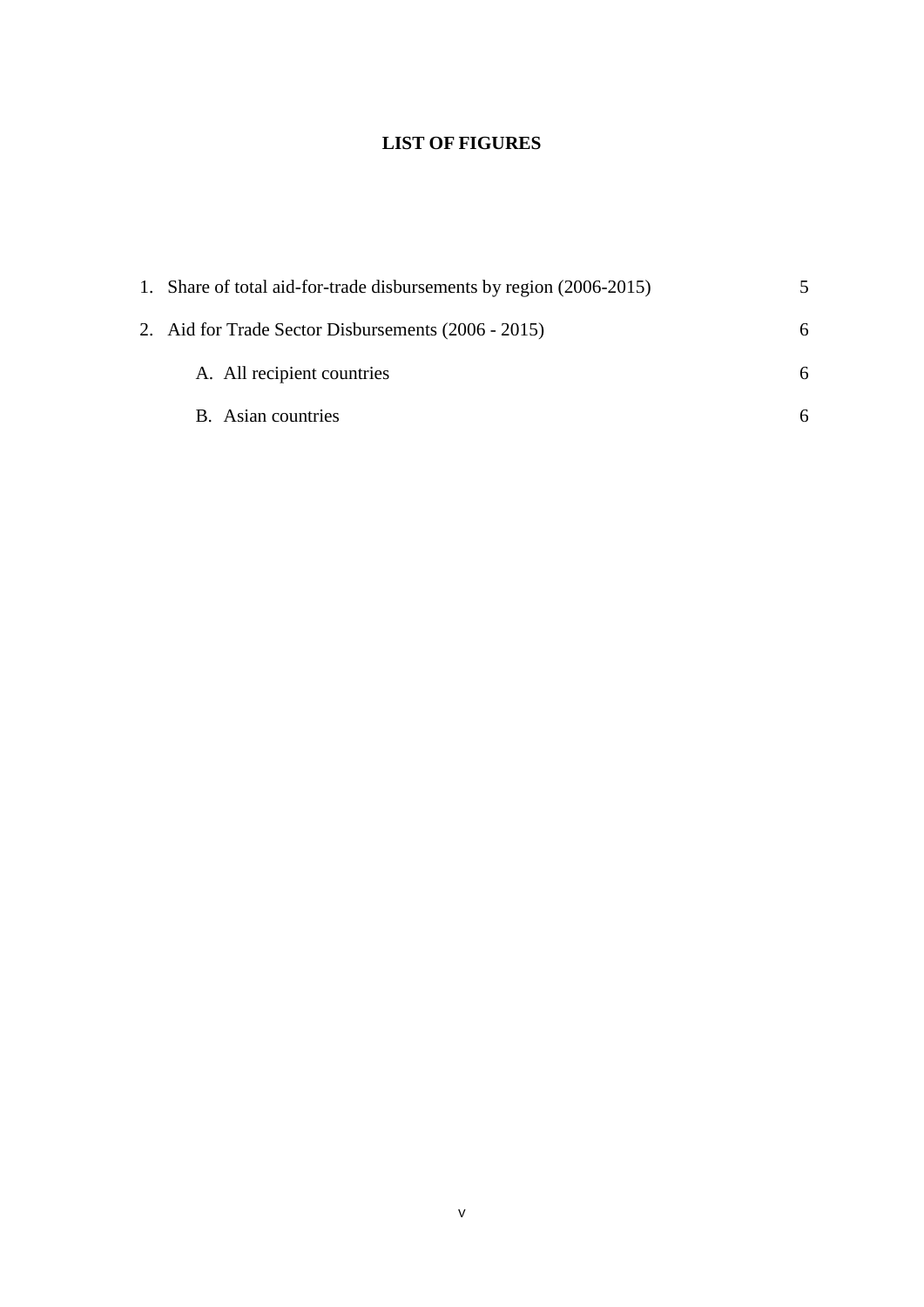## **1. INTRODUCTION**

The purpose of this paper is to analyze and prove that Aid for Trade (AfT) is indeed helpful in increasing recipient countries' export in Asia, and then draw important policy implications on how to allocate AfT resources to improve its effectiveness. Even though AfT has become important as a form of financial assistance to improve exports, AfT's effectiveness including in-depth regional analysis has not been sufficient. This paper fills this gap by analyzing the impact of AfT focusing on Asian recipient countries.

AfT is assisting developing countries in improving their trade capability so that they are able to gain benefit from trade activity. AfT has gained its importance as a crucial resource for economic growth in developing counties by activating free trade, especially after the beginning of the AfT initiative at 2005 WTO Ministerial Declaration in Hong Kong. However, the evidence on whether AfT has a positive effect on promoting trade is insufficient (Calì and te Velde 2011; Vijil and Wagner 2012) with numerous studies showing that the correlation between aid and economic growth is either positive (McPherson Malcolm F. and Rakovski 2001; Gomanee, Girma, and Morrissey 2002), negative (Rajan and Subramanian 2008; Doucouliagos and Paldam 2009), or conditional effective (Burnside and Dollar 2000). Some studies have also attempted to analyze the impact of AfT on exports by regions (Calì and te Velde, 2011; Ferro et al., 2014). However, the analysis focusing on Asian countries are more rare. This is surprising when considering the fact that Asian countries received the largest amount of AfT funds in the period during 2006-2015 among the five regional groups recognized by OECD/WTO (2017). If the allocation of AfT is empirically proven to be effective in promoting exports in Asian recipients, the strategy of using AfT for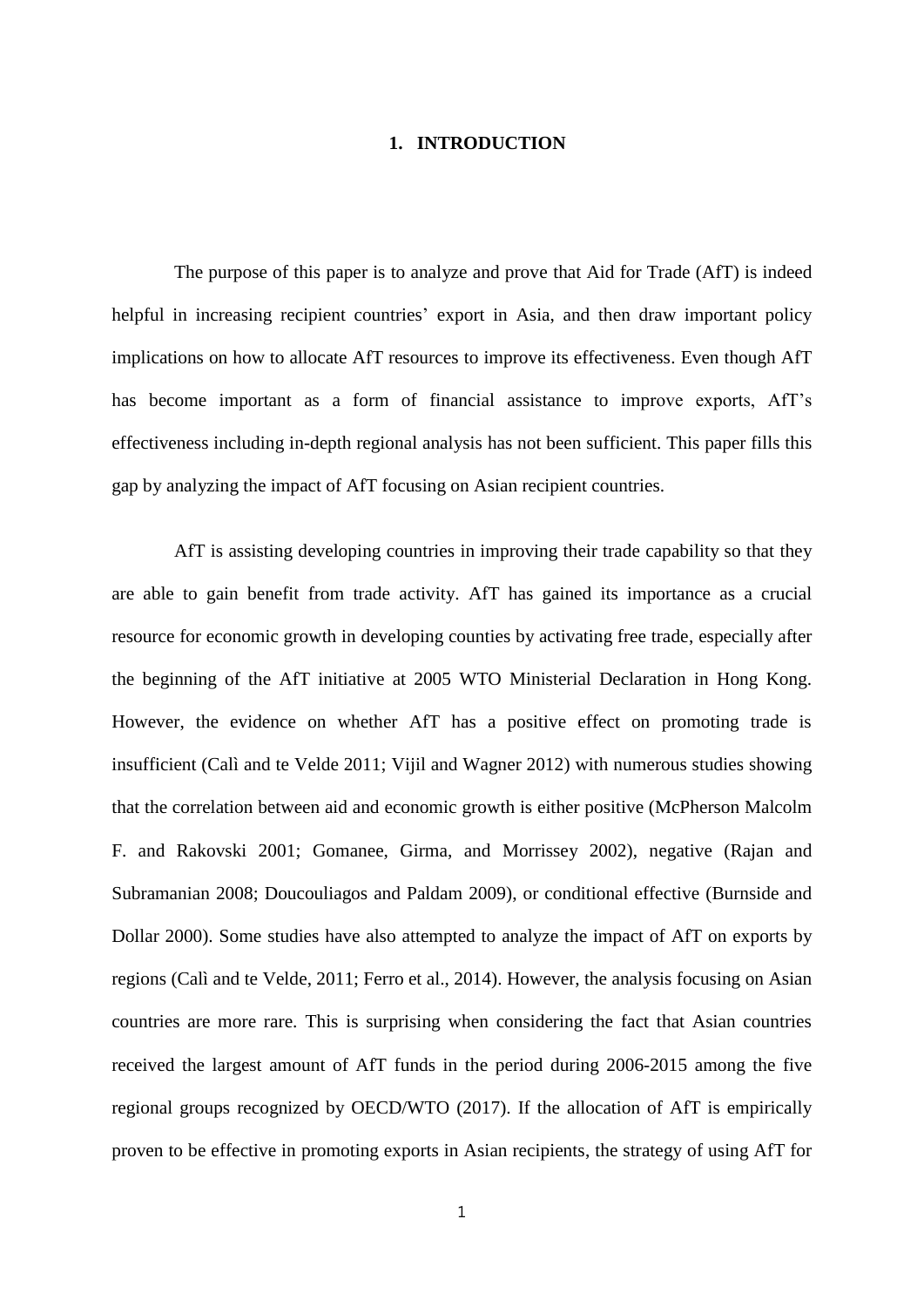developing countries would be justified and should subsequently be sustained and not otherwise.

In this study, the hypothesis that the impact of AfT on the export promotion in Asian countries would differ depending on the AfT's subsets and countries' economic development levels would be tried and proven. To be specific, analysis regarding whether total AfT and each sub-set of AfT (i.e. *aid to productive capacity, aid to economic infrastructure, and aid to trade policy and regulations)* has respectively significant impact on the exports in Asian recipients groups or its groups by income level by using fixed effect panel model would be attempted.

Following the tests, the paper reported the following results: overall, in Asian countries, only *aid to trade policy and regulations* is effective on an increase in exports. An analysis of two income groups, classified by income level of countries, suggests that only *aid to productive capacity* in relatively lower income groups is effective on export volume whereas only *aid to trade policy and regulations* in higher income developing countries has a significant impact on exports.

This paper, first deals with global trends and the statistical background on how AfT has emerged and is executed as a paramount resource to overcome trade restrictions in Section 2. Next, the characteristics, implications, and limitations of previous researches are examined by going through a literature review in section 3. Section 4 describes the data collected, and Section 5 introduces the methodology used in this study. Finally, Section 6 presents the results of an empirical analysis and section 7 makes a conclusion.

2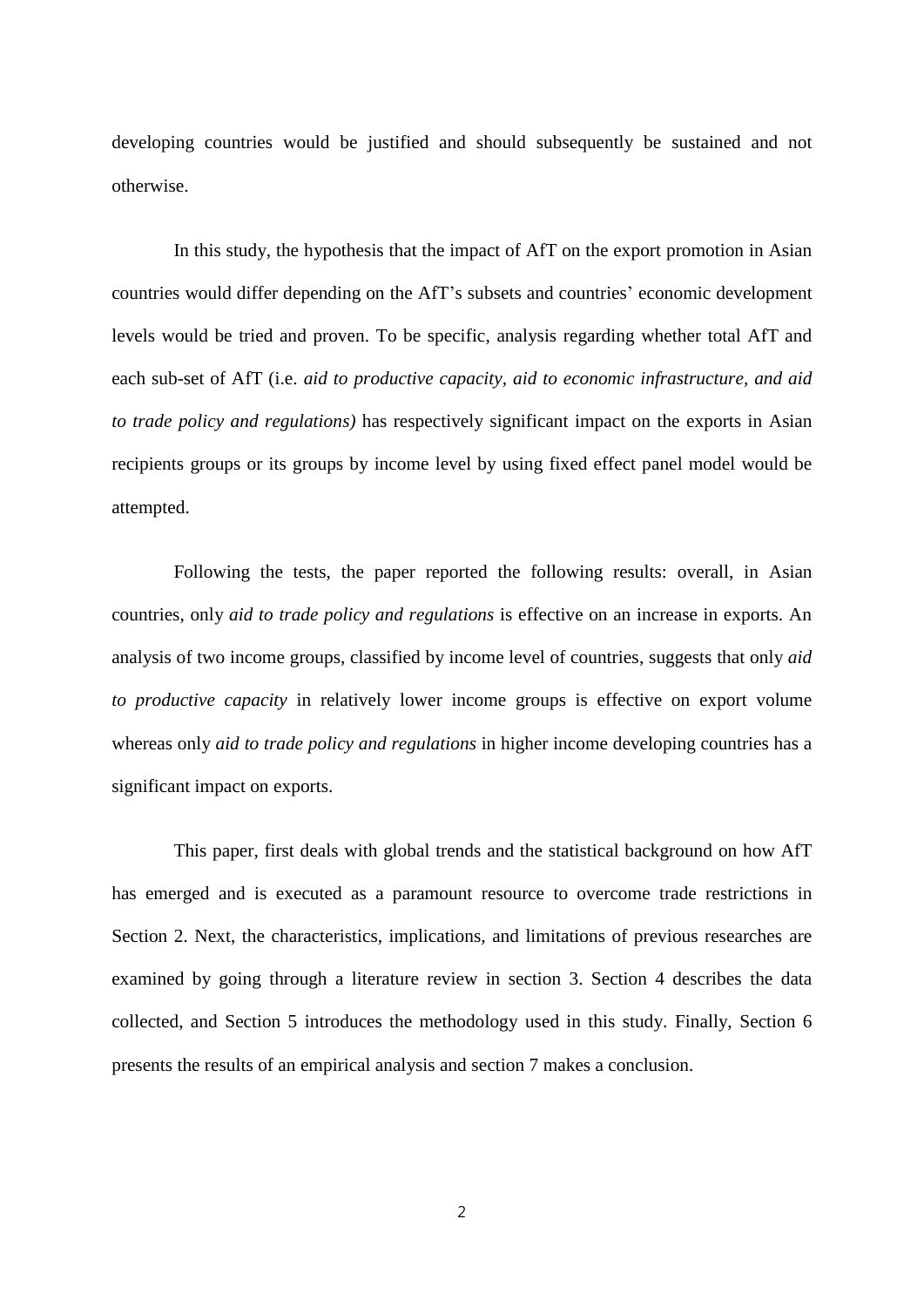#### **2. GLOBAL TREND AND STATISTICAL BACKGROUND**

## **2.1. International Trend of Aid for Trade**

The importance of AfT has increased in recent years. Both developed and developing countries have made efforts to reduce tariffs and trade barriers and promote free trade of goods and service through multilateral and bilateral FTAs. Despite these efforts, high trade costs have arisen due to backward transportation infrastructure, time-consuming customs clearance, and limited access to trade-related finance, which have been pointed out as some of the obstacles in trade (OECD 2016). To be specific, high transportation costs and customs clearance of imported and exported goods could cause high prices to be paid by consumers; with exporters facing limited export due to the lower competitiveness of the exported products. In an OECD/WTO AfT monitoring exercise, 87% of 62 developing and least developed country reported that increasing export is the most expected effect from lowering trade cost (OECD/WTO 2015). For these reasons, there has been a desperate need to reduce the trade cost in developing countries, and AfT is recognized as a very useful resource to solve this problem.

In 2005, WTO established "Aid for Trade Initiative" at the Hong Kong Ministerial Declaration, taking into consideration the importance of strengthening the trade capacity for developing countries through supporting "supply-side capacity" and "trade-related infrastructure." However, supporting trade policy and regulation including trade facilitation has also become more important except with regards to production capacity and trade infrastructure. In December 2013, the WTO Trade Facilitation Agreement (TFA) was concluded in Bali, and entered into force in February 2017. This Agreement was aimed at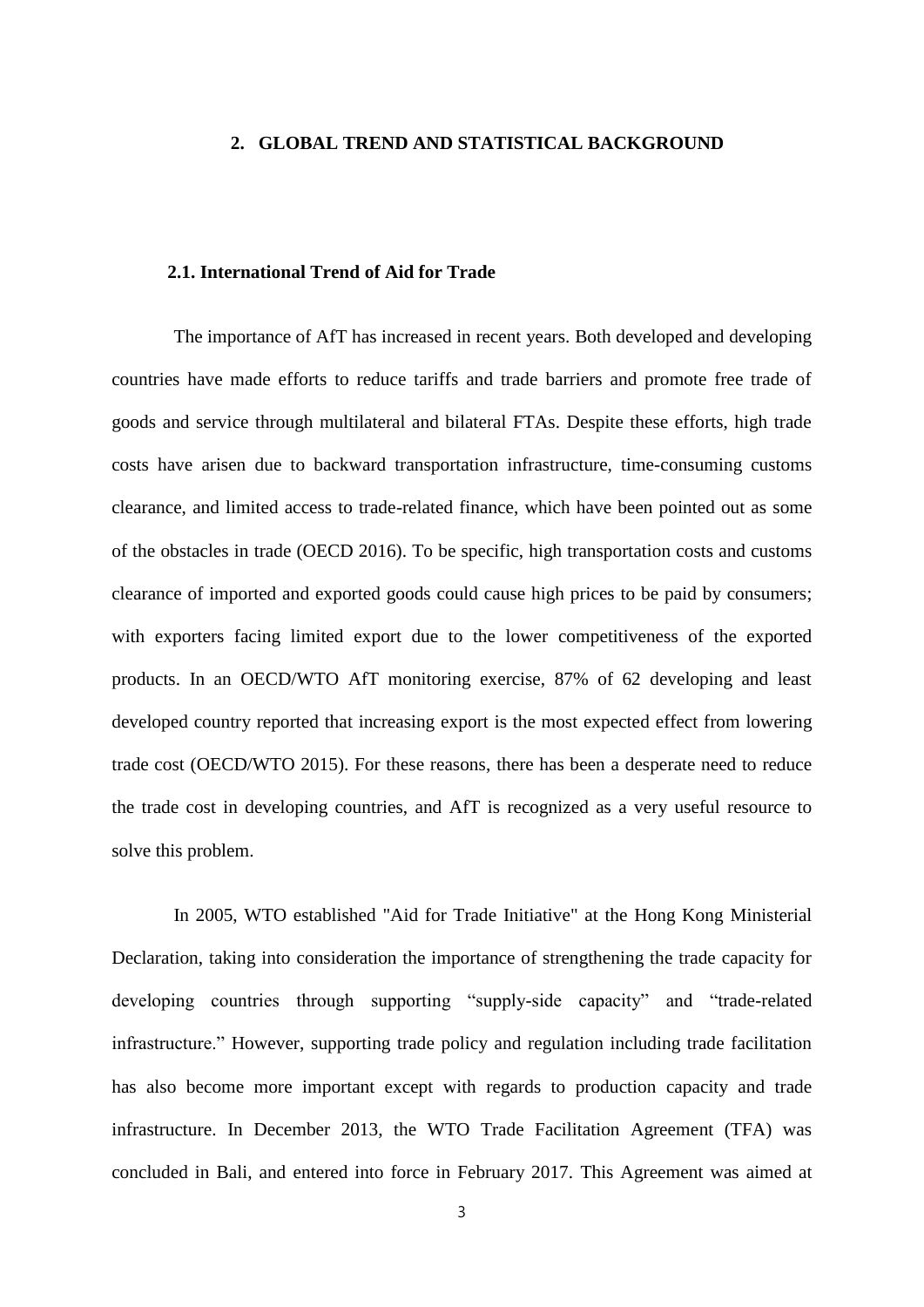pushing for a rapid [customs clearance](javascript:endicAutoLink() in order to reduce the trade costs of the member countries, including for developing countries, and contained 35 technical trade facilitation measures for this purpose. Donor and recipient countries responded that *aid to trade facilitation*, a subcategory of *aid to trade policy and regulation,* was a top priority among AfT programming in the 2017 AfT monitoring exercise (OECD/WTO 2017). The OECD/WTO also highlighted the importance of *aid to trade facilitation* including digital connectivity. In addition to ongoing physical infrastructure investment, improving digital connectivity is becoming crucial to market access and export growth. Digital trade (i.e. ecommerce) overcomes physical trade constraints and helps developing countries to engage in low-cost trade activities. In order to activate the demand-supply side of the digital age, it is imperative to establish institutional mechanisms, through *aid to trade facilitation* for ICT infrastructure investment, capacity development for technology utilization, electronic payment, and new transaction security.

In addition, "increasing aid-for-trade support for (least) developing countries" was also on the 90th agenda of the Addis Ababa Action Agenda of the Third International Conference on Financing for Development, which was announced in July 2015 (United Nations 2015). The agenda was also adopted as one of detailed targets in Sustainable Development Goal (SDG) 8 for achieving the SDGs in September 2015 (Lammersen and Roberts 2015).

## **2.2. Statistical background and evidences**

Numerous statistical evidence has shown that the AfT has been becoming more imperative. From 2006 to 2015, 146 developing countries have received AfT disbursements.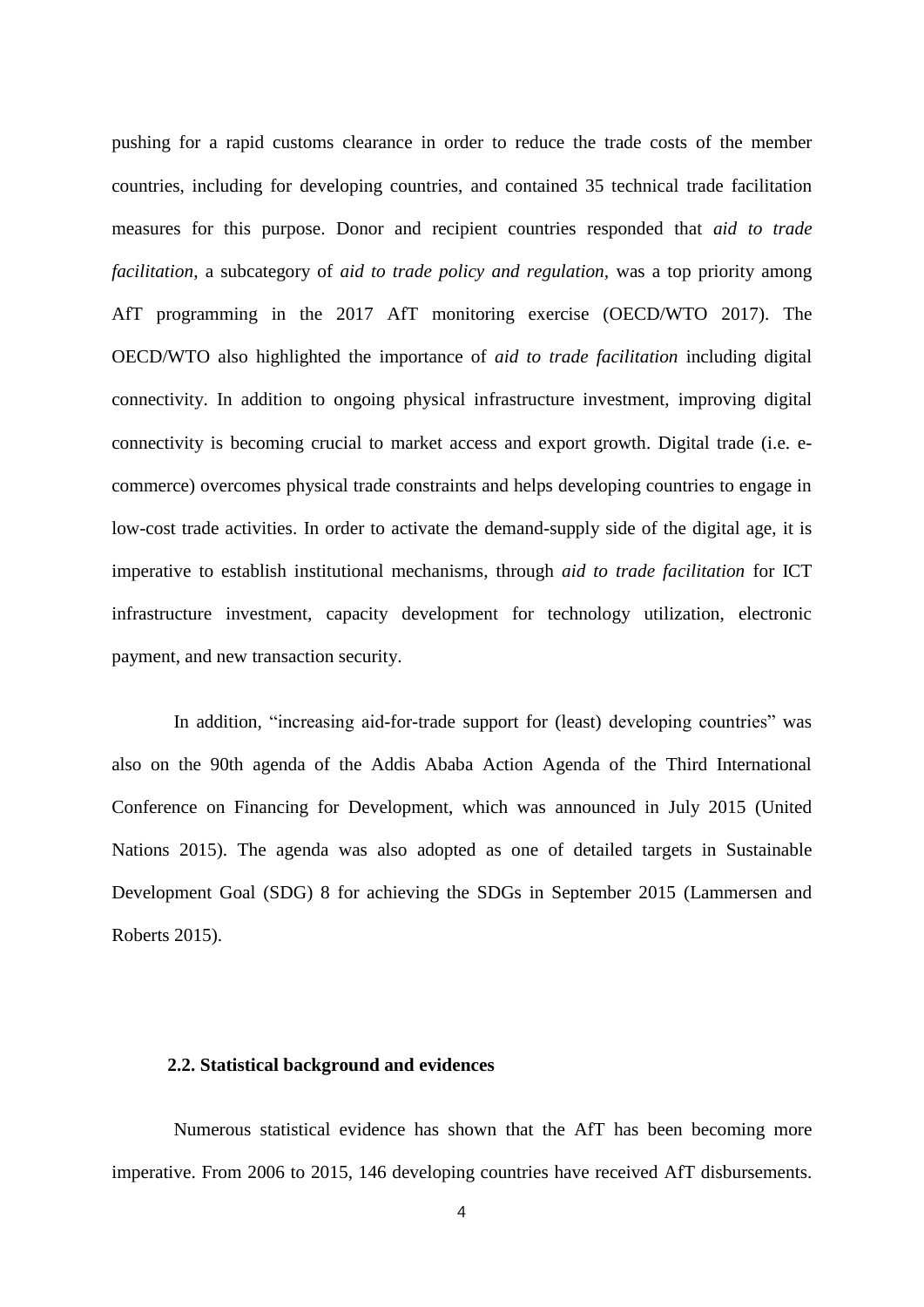Based on the actual disbursements sourced from Official Development Assistances (ODA), the AfT disbursements amounted to USD 39.8 billion in 2015 (2015 constant price), which is almost 90% increase from the 2006-08 average (USD 21.0 billion), and the aggregated aid assistances is USD 298.3 billion (OECD/WTO 2017).

By region, Asian countries have received USD 113.88 billion (41.5%), the largest disbursements of total USD 275 billion omitted unspecified regional groups, followed by Africa (USD 106.43 billion, 38.7%), Europe (USD 27.07 billion, 9.9%), Americas (USD 23.96 billion, 8.7%), and Oceania (USD 3.39 billion, 1.2%) (Figure 1). Among Asian countries, the assistance was disbursed the most for South and Central Asia (51.1%), followed by East Asia (34.4%) and the Middle East Asia (12.7%). Asian countries account for the six out of the top ten countries such as India, Vietnam, Afghanistan, Iraq, Pakistan and Indonesia in the most AfT assistances (OECD/WTO 2017).



Figure 1. Share of total aid-for-trade disbursements by region (2006-2015)

Source: Own illustration, based on the data from OECD/WTO (2017)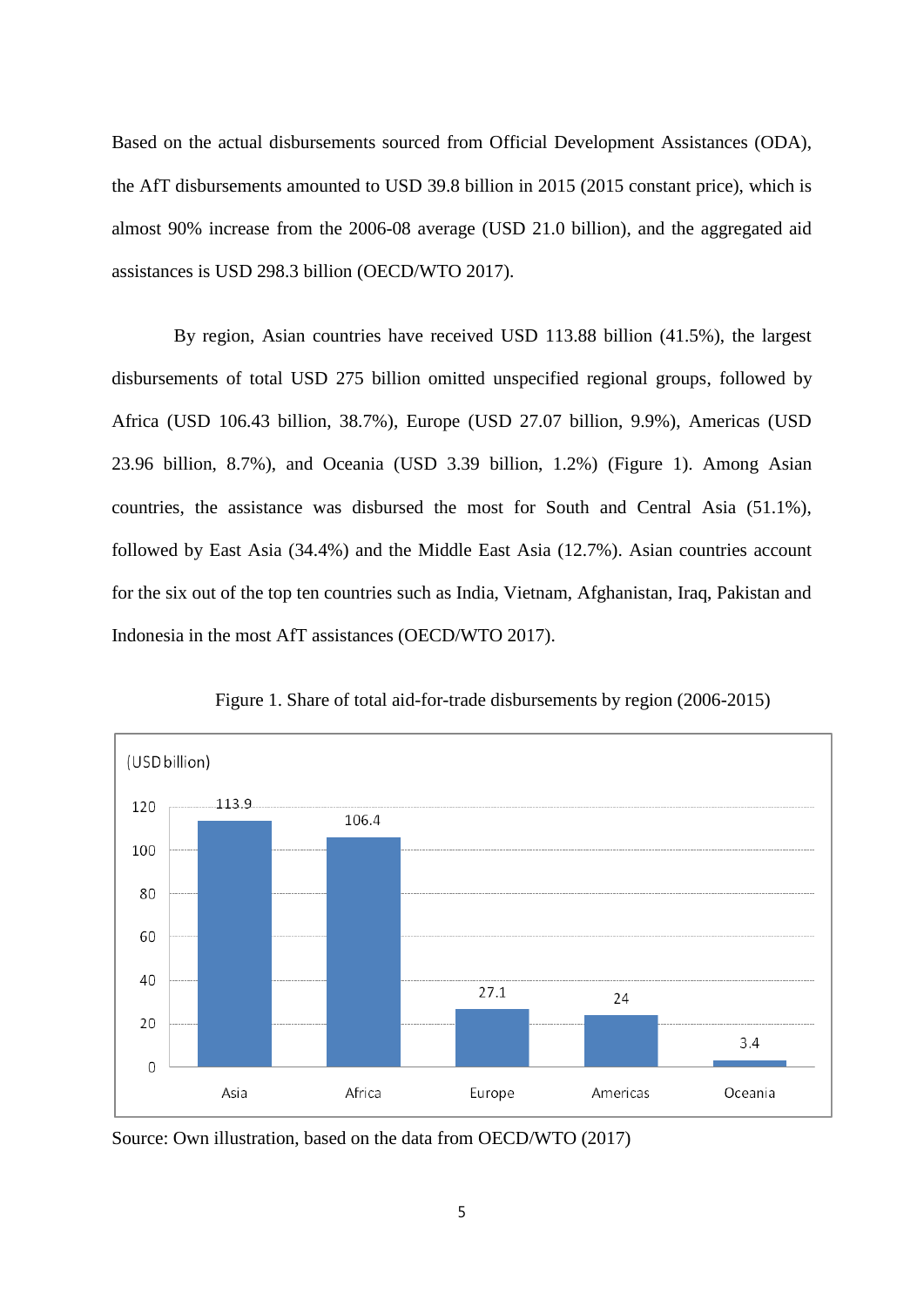

## Figure 2. Aid for Trade Sector Disbursements (2006 - 2015) (Constant 2015 USD billion)



## Source: Own illustration, based on the data from OECD/WTO (2017)



## B. Asian countries

Source: Own illustration, based on the data from OECD/WTO (2017)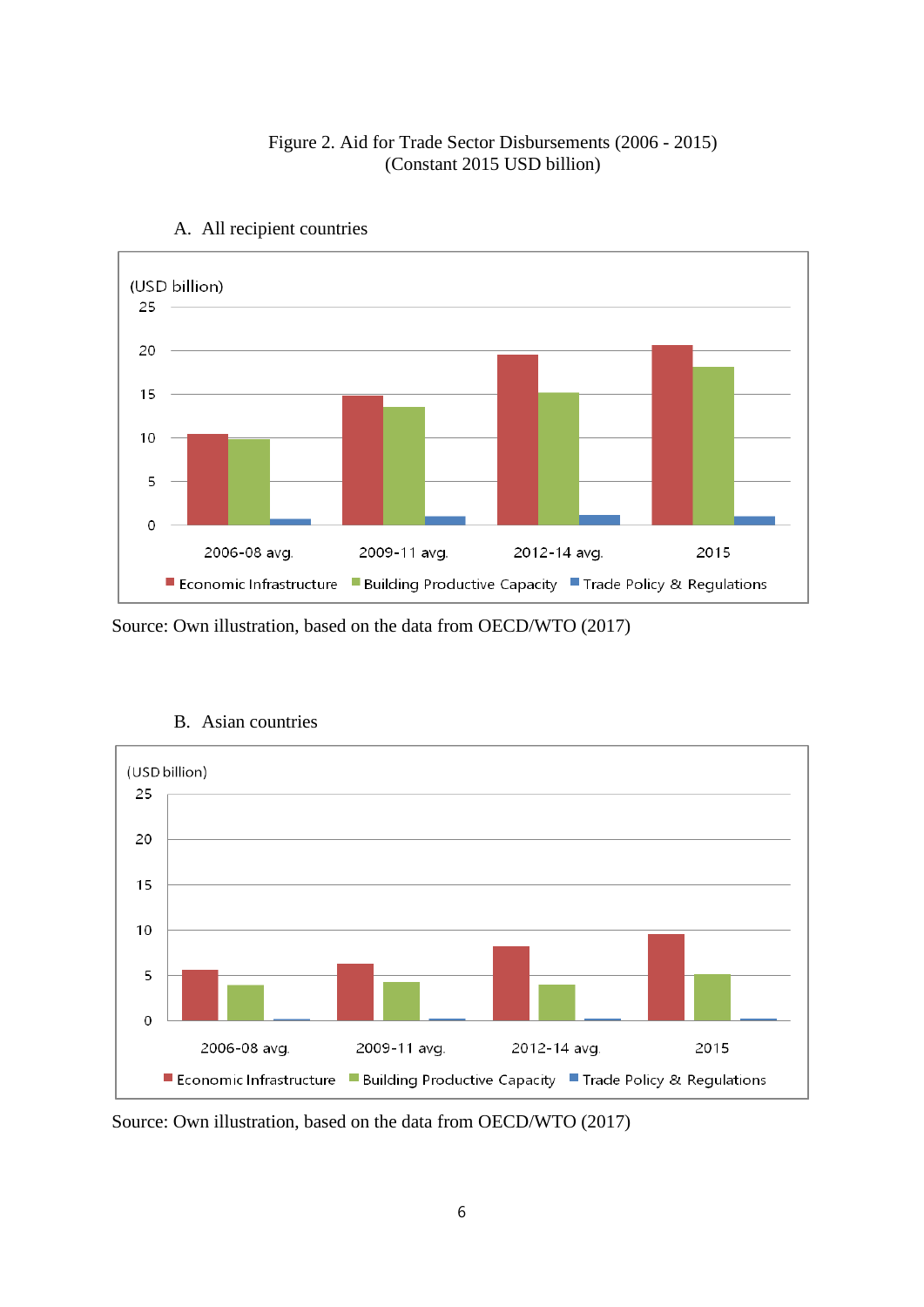The fund of AfT has been statistically divided by three big categories such as *aid to trade policy and regulations* (A<sub>TPR</sub>), *aid to productive capacity* (A<sub>PC</sub>), *and aid to economic infrastructure* ( $A_{INF}$ ). As shown in Figure 2, each type of AfT by sector showed an overall increase trend except for  $A_{TPR}$ . Among the total AfT funds,  $A_{INF}$  occupied the largest portion, followed by  $A_{PC}$ , and  $A_{TPR}$  which was an extremely small amount compared to the others.

In Asian countries, the trend has been the same as the global analysis, but each share of AfT's subset is slightly different. From 2006 to 2015, the share of  $A_{INF}$ ,  $A_{PC}$ , and  $A_{TPR}$  is respectively 61.3% (USD 69.8 billion), 36.6% (USD 41.7 billion), and 2.1% (USD 2.4 billion) in Asian countries whereas the share is 52% (USD 155 billion), 44.9% (USD 133.9 billion) and 3.1% (USD 9.4 billion) in all recipient countries. Given the relative ratios, the difference between  $A_{INF}$  and  $A_{TPR}$  in Asia is greater than the one in all beneficiary countries.

According to quantitative analysis, the OECD/WTO (2013) reported that the one dollar of total AfT was associated with increasing export volume of developing countries by approximately eight dollars. As for qualitative evidence, 117 case stories in 2015 reported that AfT has had the ripple effects on export growth as well as export market diversification by reducing trade cost (OECD/WTO 2015).

## **3. LITERATURE REVIEW**

Although there have been many studies on the relationship between the effectiveness of aid and economic growth, there have also been disagreements over the extent of aid effectiveness. One of the reasons is that there are various independent variables such as GDP, inflation, institutional quality, colonial history, and so on that are used to quantify aid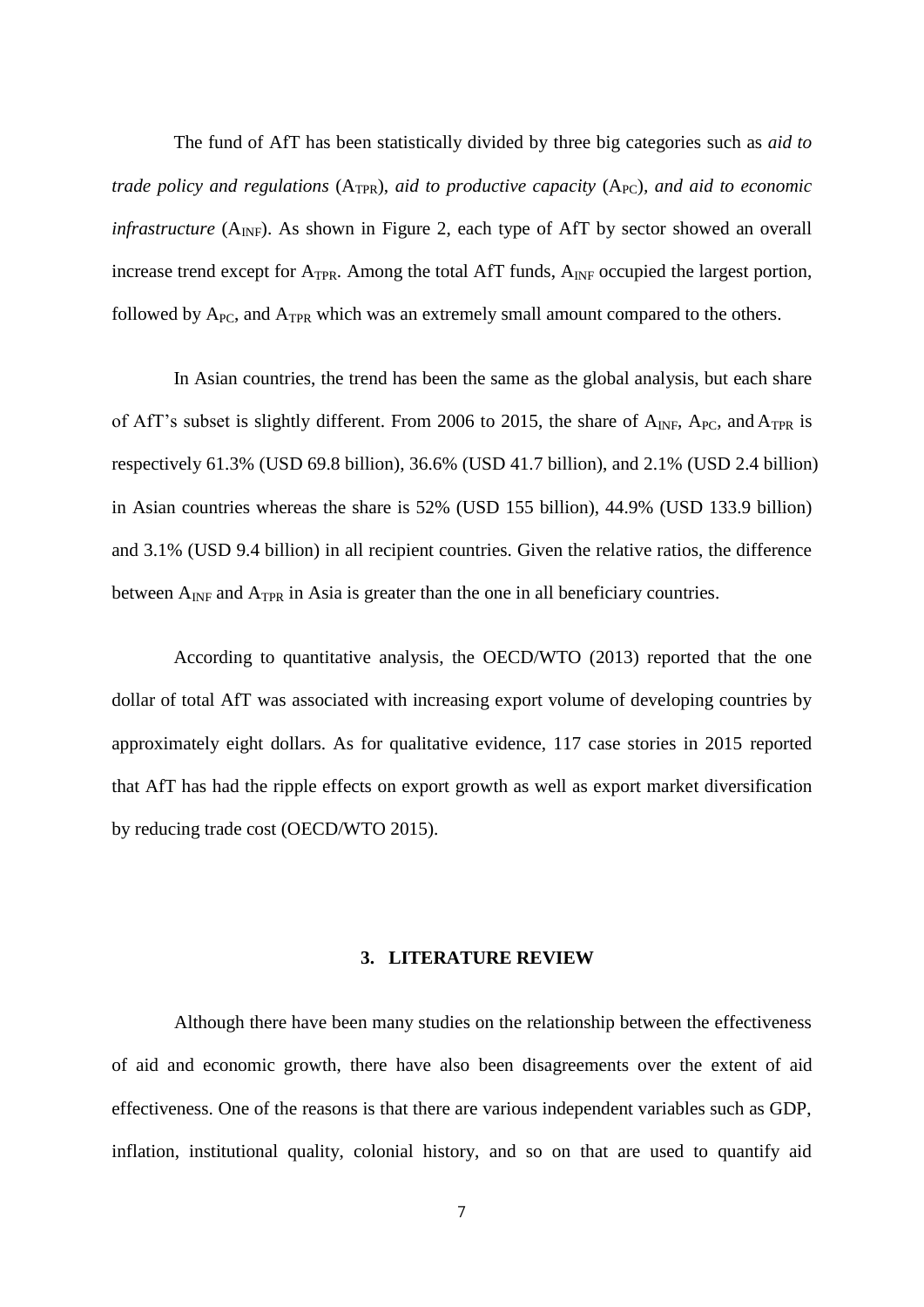effectiveness. Also, as growth is indirectly linked to various types of aids, it makes the effectiveness of aid more complex (Calì and te Velde 2011). For example, aid disbursed to health promotion and aid spent to primary education provisions each have their own direct purposes, which also can have an indirect impact on growth. Consequently, it is not surprising that this complexity has caused some controversial results related to aid effectiveness. On the other hand, the primary objective of AfT is after all, to improve trade performance, which could then show a clear relationship between AfT's effectiveness and trade performance. Therefore, by focusing on the hypothesis that AfT affects export performance, this study should provide more definitive results and implications than the previous extensive study of relation between aid and growth.

## **3.1. Mechanism of Aid for Trade Affecting Trade Performance**

AfT could be used to solve various problems that currently limit trade. For instance, te Velde (2008) states that various governance and market failures can be remedied through intervention of relevant policies and activities, and AfT could be seen as useful resources to support these policies and activities. (te Velde 2008; quoted in Calì and te Velde 2011, p.727). For example, in the case of governance failure, heavy administrative procedures would limit trade activities due to longer processing time and more costs in trade. In this case, a policy simplifying the administrative procedures and regulation could resolve the failure, and here, *aid to trade facilitation* would be a useful resource to support such a policy. Additionally, in market failure cases, outdated infrastructure could limit the trade volume by increasing the time to transport goods. One way to solve this constraint is to implement policies that provide incentives for Public-Private Partnerships (PPP) projects investing in infrastructure, which in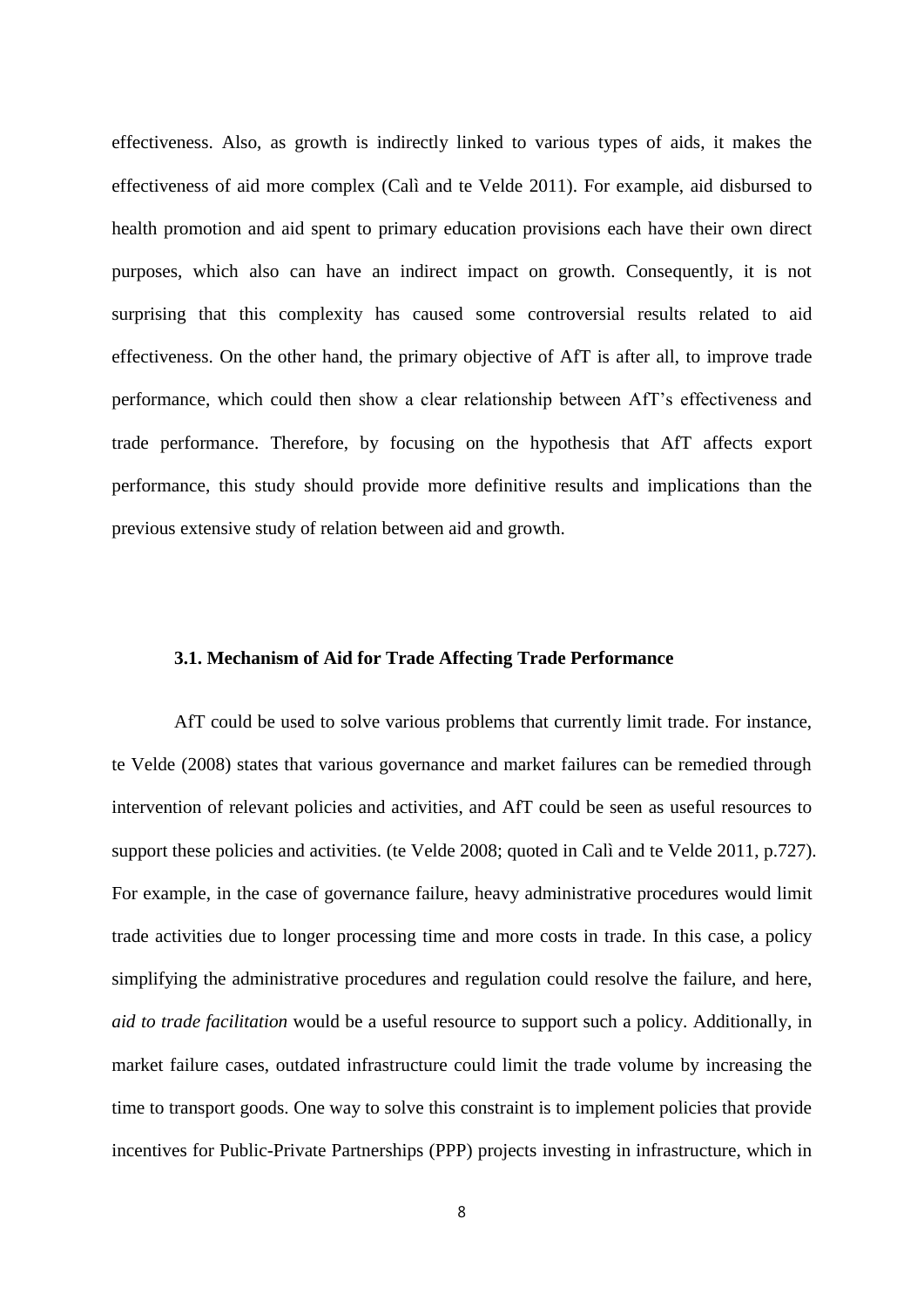turn, could be supported by *aid to economic infrastructure*. As such, in these ways, AfT could be used to promote trade by supporting activities to eliminate trade-related barriers, which would then eventually lead to an increase in exports.

#### **3.2 The Conditional Effectiveness of Aid for Trade**

There have been many papers regarding the impact of aid on economic growth. However, as Vijil and Wagner (2012) indicate, surveys on whether AfT has had a positive effect on promoting trade is insufficient. Nevertheless, there is previous research that has pointed out that AfT is 'conditionally effective' in promoting export in developing countries depending on the type of AfT, and the income level of recipient countries.

#### **3.2.1 The Effectiveness of AfT on Total Exports or Cost and Time of Trade**

To start, studies on the effectiveness of AfT have usually attempted to analyze the impact of a specific AfT type on 'export' or 'cost and time of trade' which would be recognized as the elements affecting the amount of exports. Helble et al. (2012) showed that US 1 dollar of *aid to trade facilitation* (A<sub>TF</sub>), which is related to policy reform and a subset of *aid to trade policy and regulations* (A<sub>TPR</sub>), resulted in a US\$ 1.33 increase in exports in recipient countries by using a fixed effect model. Moreover, other types of aid are more correlated with increasing imports rather than exports. In conclusion, this meant that  $A_{TF}$  was more effective in improving balance of trade in developing countries. Calì and te Velde (2011) examined whether  $A_{TPR}$  and its subcategory,  $A_{TF}$ , has had a significant impact on trade cost based on the data set of 130 countries from 2005 to 2009. Using regression analysis, the data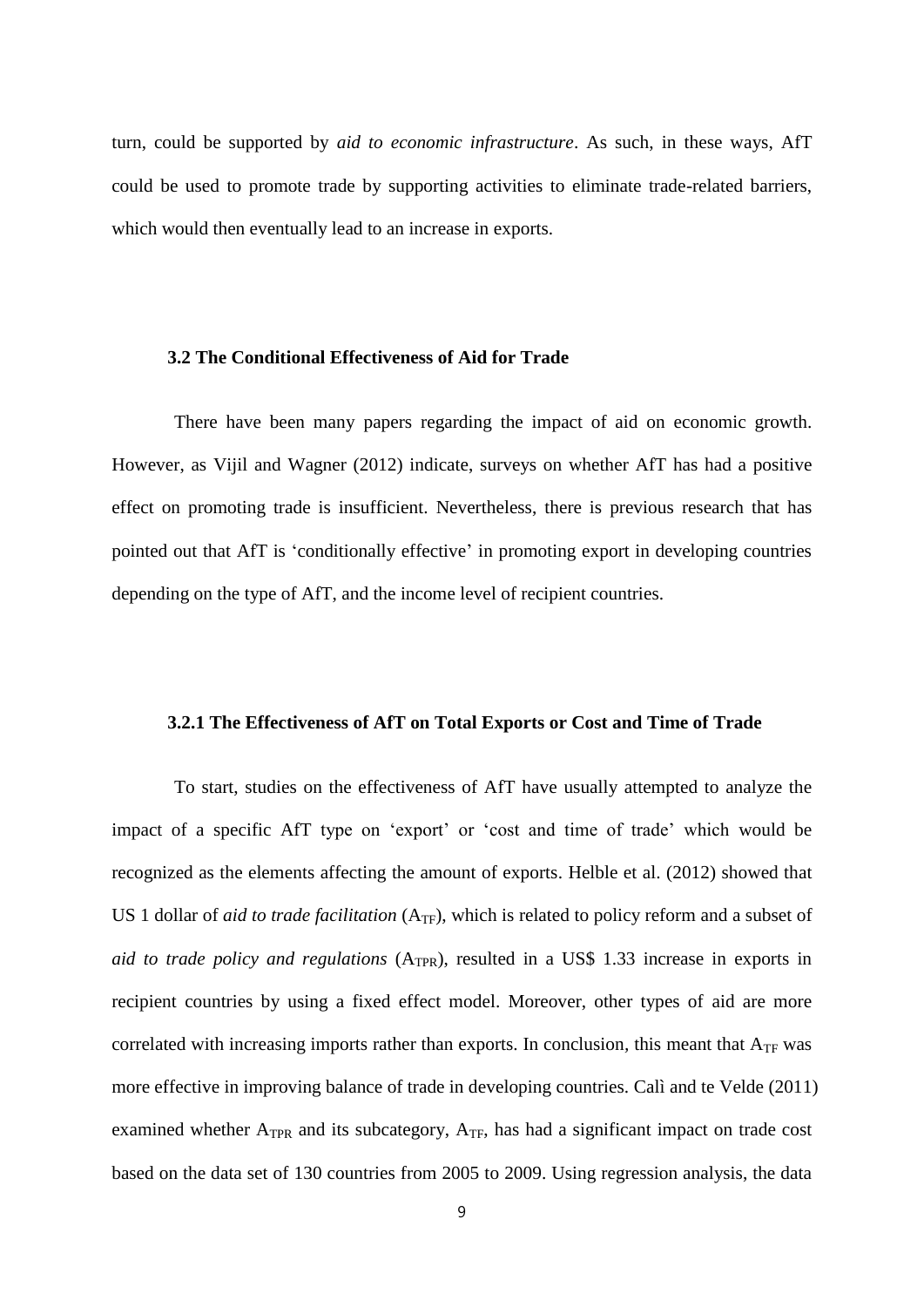of  $A_{TPR}$  excluded  $A_{TF}$ . As a result, only  $A_{TF}$  showed a significant effect on trade cost, which was consistent with the conclusions of the paper by Busse et al.(2012). Next, the authors also found that only *aid for economic infrastructure* (A<sub>INF</sub>) showed a significant impact on export volume, which has same conclusion with the study of Vijil and Wagner (2012), but that *aid for productive capacity* ( $A_{PC}$ ) does not. In addition, Busse et al.(2012) accurately describes the impact of AfT on the cost and time of trade in developing countries using the fixed effect model. Total AfT and its two subcategories such as A<sub>TPR</sub> and A<sub>TF</sub> were used as independent variables in this study. In conclusion, the entire AfT and its two categories could be said to be effective in lowering trade costs, but not in reducing the time to trade. Vijil and Wagner (2012) had also found that  $A_{\text{INF}}$  positively affects exports through increasing the level of infrastructure by using the two-Stage Least Squares (2SLS) method. Although those papers show meaningful results with regards to the microeconomic impacts of specific AfT, there are fewer analyses on the impact of AfT on exports by sector.

## **3.2.2 The Effectiveness of AfT and Its Components on Sectoral Exports**

These studies have further refined the impact of AfT on exports by dividing exports into sector type. Hühne et al. (2014) analyzed each impact of specific AfT, classified by four independent variables such as total AfT and its subsets, A<sub>INF</sub>, A<sub>PC</sub> and A<sub>TPR</sub>, on exports of both primary commodities and manufactured goods. As a result, all types of AfT have had a significant effect on increasing export of manufactured goods, but not on primary commodities. Moreover, Ferro et al. (2014) also arrived at the same result as Hühne et al. (2014) even though they used a different methodology. The former had illustrated the impact of the subsets of AfT on exports, a new attempt that has not used before. They analyzed the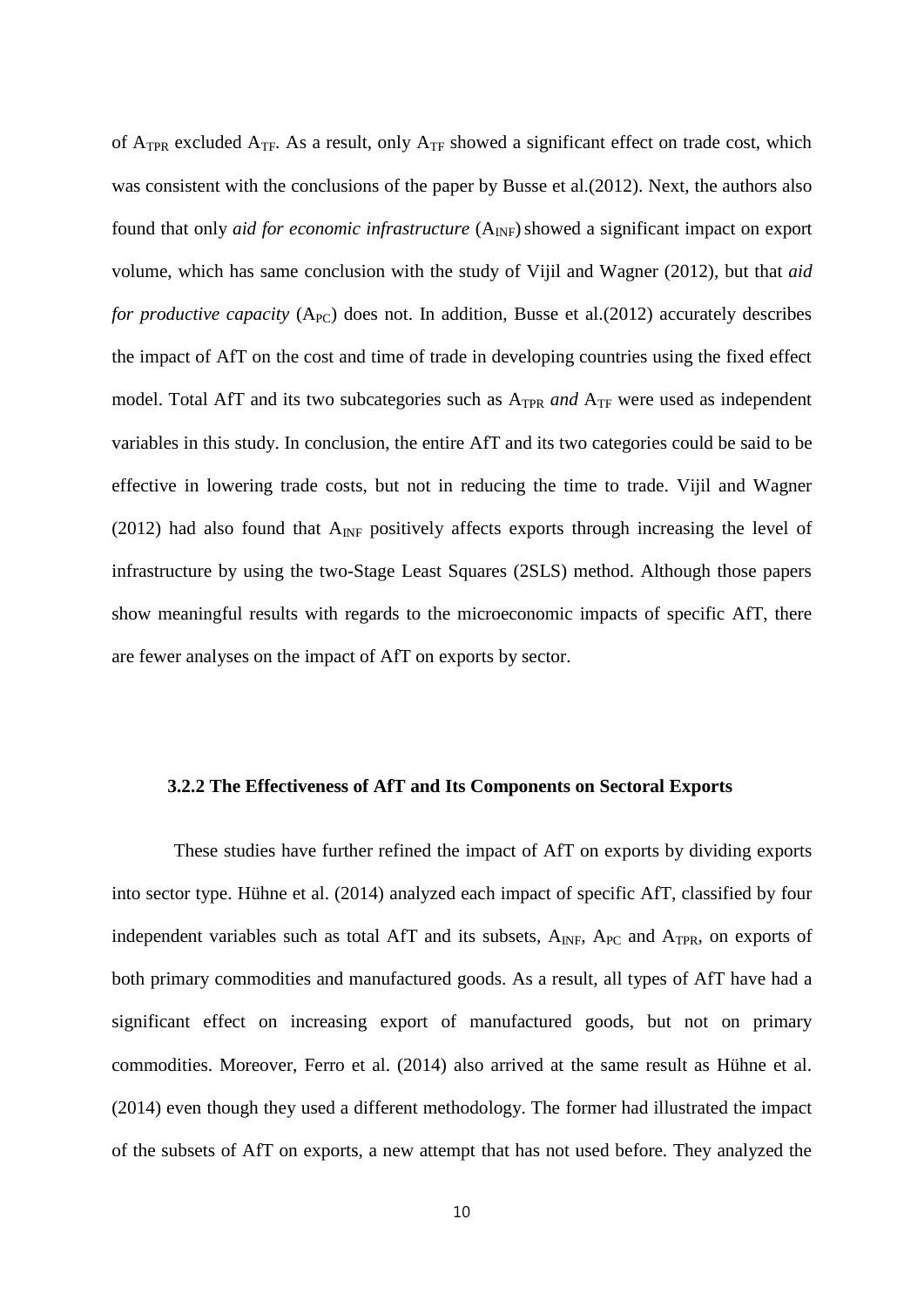impact of aid for five service sectors, including transportation and storage, energy, banking and financial services, communications, and business and other services, on manufacturing exports of 132 countries from 2002 to 2008. By doing so, they argued that aid to the transportation and energy sectors are most effective on manufacturing exports. These studies provide a basis for future research on providing a meaningful guide to the effectiveness of AfT on the subdivision of manufactured export goods.

#### **3.2.3 The Effectiveness of AfT by Recipients' Income Level**

Next, some researchers have argued that the effect of AfT differs by the income level of the recipient countries. Busse et al. (2012) examined the effects of AfT on trade costs into two groups: Least Developed Countries (LDCs) and non-LDCs. They concluded that there is no significant effect of AfT on LDCs, which is not due to their own capacity but rather because of the much lower amount of AfT, that is, the amount of AfT above threshold is required. Ferro et al. (2014) analyzed the impact of aid disbursed to service sectors on exporting manufacturing products in three income groups such as low, middle, and upper middle-income groups. It was found that the aid for banking and financial services has had a positive effect on low income countries, while aid for business and other services has had a negative effect. In case of upper middle-income countries, the result is reversed. This implies that financial accessibility is more important than the other service sectors for low-income countries, but that aid for business development becomes increasingly important as their economy expands. In conclusion, those studies show that the effect of AfT varies depending on the economic situation of the recipient countries.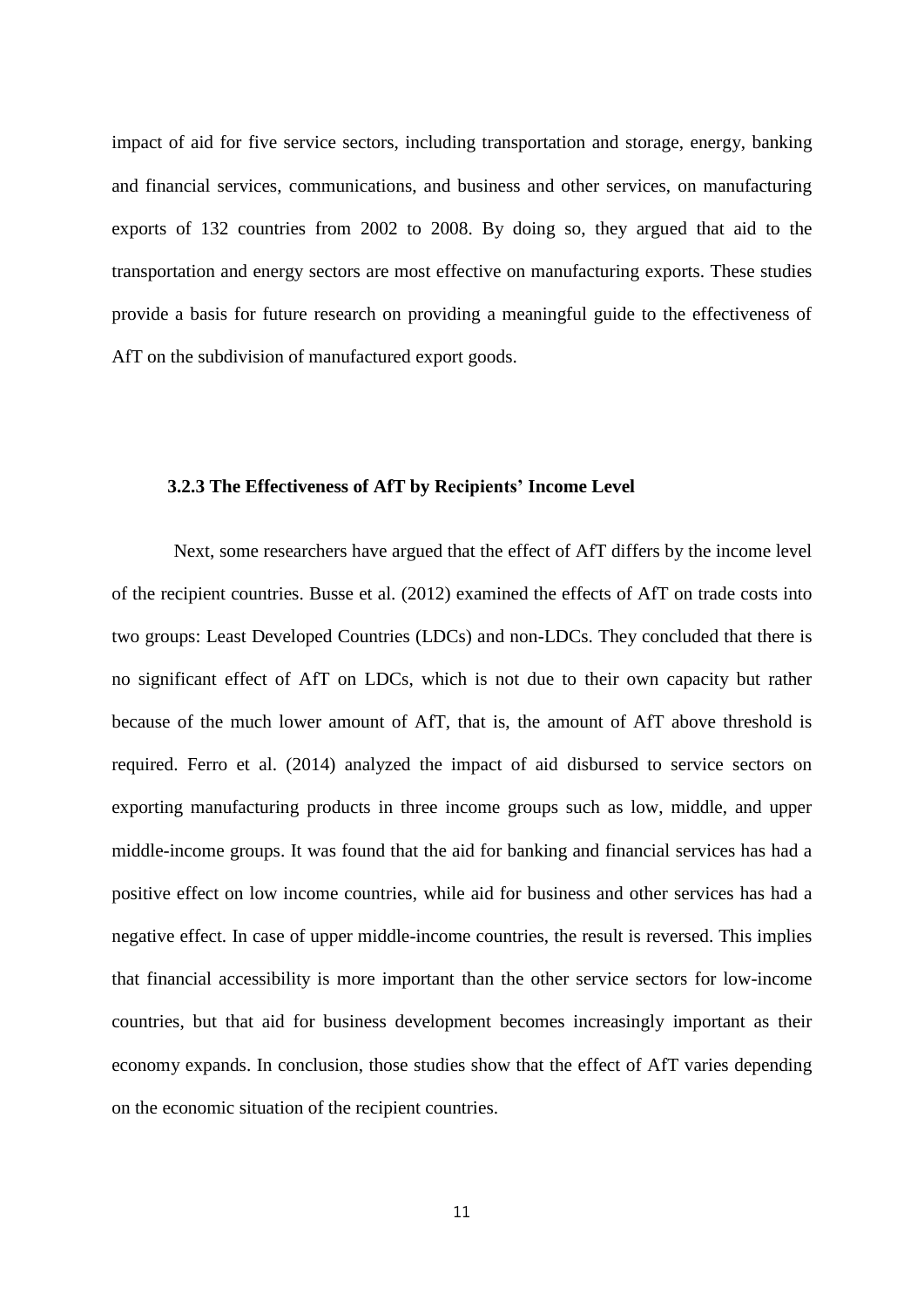#### **4. METHODOLOGY**

The study employs the fixed effect panel model adopted from Calì and te Velde (2011) and revised it as appropriate for this paper. The reduced form of the equation for total AfT is as follows:

$$
E_{it} = \alpha_i + \gamma \ln(Af)_{it-x} + BX_{it} + \lambda_t + \varepsilon_{it} \tag{1}
$$

Dependent variable  $E_{it}$  represents the log of exports of country i in period t. ln(AfT)<sub>it-</sub>  $_{x}$  is the log of total AfT, a main explanatory variable of interest, and applied as lagged by one or two years (i.e.  $x = 1$  or  $x = 2$ ). The reason lagged variable is employed is that it takes time for AfT to have an impact on exports going through numerous funded trade-related projects or programs. Moreover, the usage of time lag alleviates the possible reverse causality problem, thus making the correlation between AfT and export clearer.  $X_{it}$  stands for a variety of control variables such as (log of) GDP per capita, population (million), and economic freedom.  $\alpha_i$  indicates the country fixed-effect which controls time-invariant characteristics such as each country's geography, colonial history, and so on. whereas  $\lambda_t$  control time-varying factor such as financial crisis in 2008 as year-fixed effect.  $\varepsilon_{it}$  represents the error term.

As for sub-sets of AfT, more complex form of the equation is employed as follows:

$$
E_{it} = \alpha_i + \gamma_1 \ln(A_{INF})_{it-x} + \gamma_2 \ln(A_{PC})_{it-x} + \beta_1 \ln(A_{TPR} = positive)_{it-x}
$$
  
+  $\beta_2$  Dummy $(A_{TPR} = 0)_{it-x} + BX_{it} + \lambda_t + \varepsilon_{it}$  (2)

In equation (2),  $A_{INF}$  stands for aid spent to [economic infrastructure,](http://www.oecd.org/dac/aft/43860714.pdf)  $A_{PC}$  for aid spent to productive capacity building, and A<sub>TPR</sub> for aid spent to trade policy and regulations. In case of ATPR, the following methodology is introduced (Wagner 2003; Quoted in Calì and te Velde 2011, pp. 729-730). Dummy variable is used for solving the problem of 'zero' value (or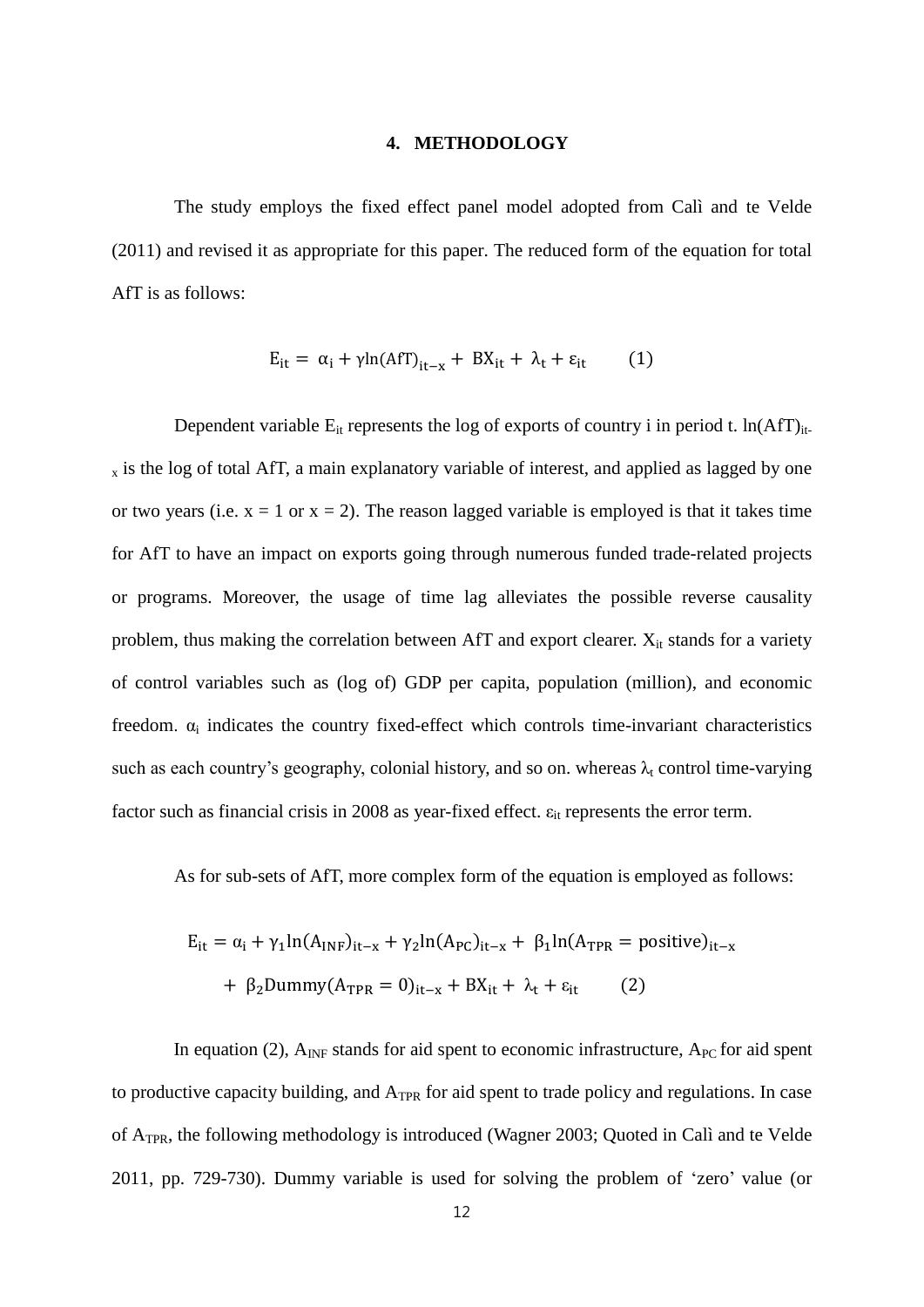missing data), which mean the loss of variable is occurred when zero is converted into natural logarithms. The value of dummy become zero when  $A_{TPR}$  has positive numbers and 1 if otherwise. In the results,  $\beta_1$  represents elasticity of exports and  $\beta_2$  adjusts the constant value. When compared to  $A_{INF}$  and  $A_{PC}$ , the amount of  $A_{TPR}$  is smaller in total, which includes some missing data, and therefore the adjustment is needed. The missing data in  $A_{\text{INF}}$  and  $A_{\text{PC}}$  is negligible and remaining parts are the same as the equation (1).

Next, for the analysis by income level of Asian countries, the countries are classified by four income groups such as low-income countries (LICs), lower-middle income countries (LMICs), upper-middle income countries (UMICs), and high-income countries (HICs) based on World Bank categories. The countries with meager amounts of AfT during the analysis period (2006-2015) are basically excluded from the analysis. Also, some panels including missing data of total AfT or export and the data of outliers such as North Korea, which has a distinctive political and economic system and a number of missing data, are also ruled out. In conclusion, 14 countries were excluded among a total of 48 Asian countries and thus, only 34 countries were analyzed (Table 1).

Furthermore, the methodology used in this paper is somewhat different from the one Calì and te Velde (2011) introduced. First, this paper controls for the impact of ATPR on exports, but Calì and te Velde did not. They used ATPR as an independent variable of interest in the analysis of correlation between ATPR and the cost and time of trade. When analyzing the effect of specific type of AfT on exports, only AINF and APC are used. Thus, the impact of ATPR on exports is not directly controlled, which might cause potentially biased results, even though the researcher employed the fixed effect model.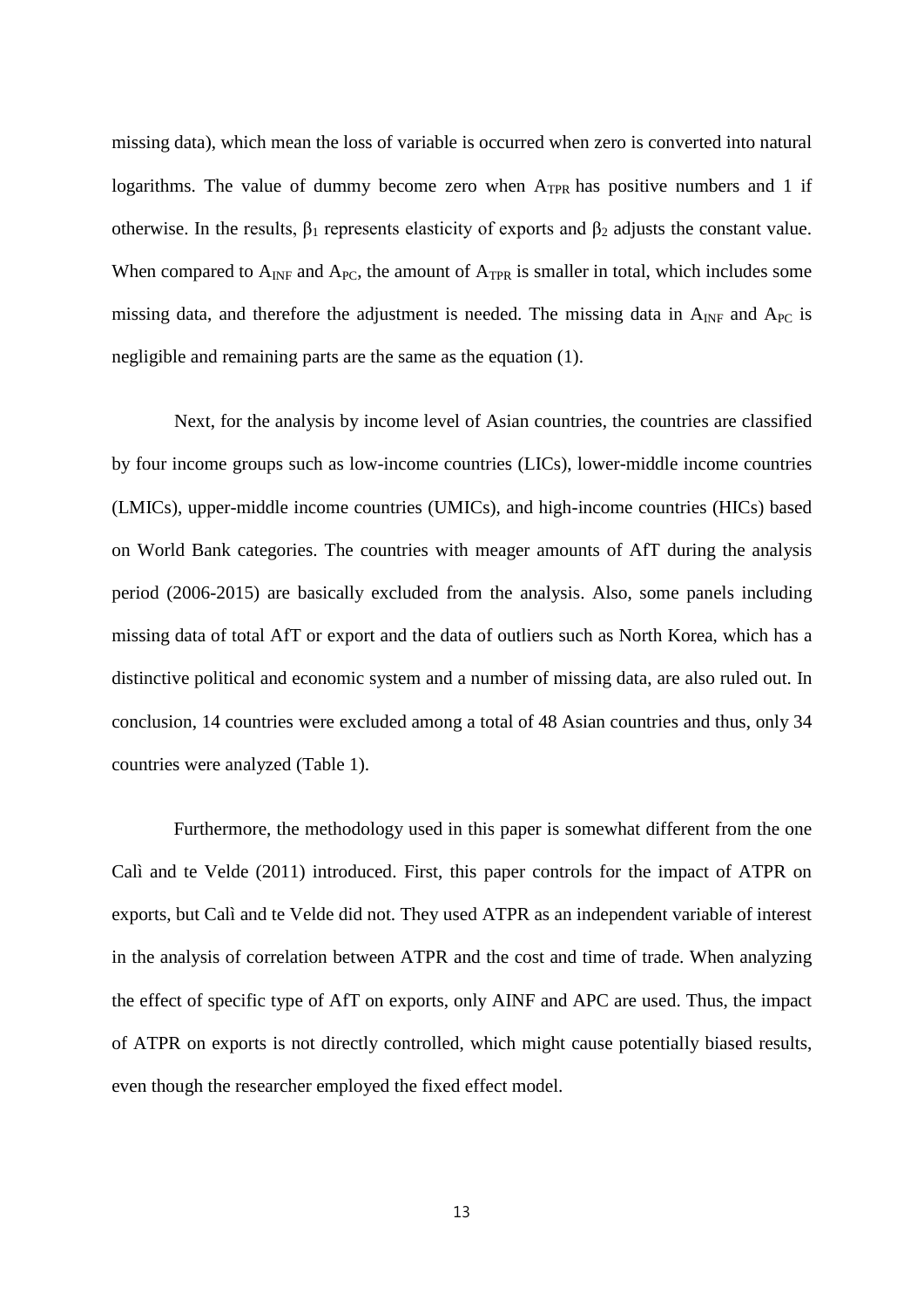| <b>Classification by</b><br><b>Income level</b> | <b>Countries (number of countries)</b>                             |  |  |  |  |  |
|-------------------------------------------------|--------------------------------------------------------------------|--|--|--|--|--|
| <b>LICs</b>                                     | Afghanistan, Nepal (2)                                             |  |  |  |  |  |
| <b>LMICs</b>                                    | Armenia, Bangladesh, Bhutan, Cambodia, India, Indonesia, Mongolia, |  |  |  |  |  |
|                                                 | Myanmar, Pakistan, Philippines, Sri Lanka, Syrian Arab Republic,   |  |  |  |  |  |
|                                                 | Tajikistan, Timor-Leste, Uzbekistan, Kyrgyz Republic, Lao PDR,     |  |  |  |  |  |
|                                                 | Vietnam, Yemen, Rep. (19)                                          |  |  |  |  |  |
| <b>UMICs</b>                                    | Azerbaijan, Georgia, Iraq, Jordan, Kazakhstan, Lebanon, Malaysia,  |  |  |  |  |  |
|                                                 | Maldives, Thailand, Turkmenistan, China, Iran, Islamic Rep. (12)   |  |  |  |  |  |
| <b>HICs</b>                                     | Oman $(1)$                                                         |  |  |  |  |  |

## Table 1. Target Countries of Interest by Income Level

*Note*: excluded country list (14 countries): Bahrain, Brunei Darussalam, Taipei, Hong Kong, Israel, South Korea, Kuwait, Macau, Qatar, Saudi Arabia, Singapore, United Arab Emirates, West Bank and Gaza Strip, North Korea Source: World Bank WDI

#### **5. DATA DESCRIPTION**

## **5.1 The Description of Variables**

Data resources are obtained from OECD, World Bank, and Heritage Foundation. First, the data on AfT, main explanatory variables, were taken from OECD Creditor Reporting System (CRS). Data on the aid flows used, come from ODA and actual disbursements data are utilized instead of the data for commitments, for practical analysis. The data are gained as current values and converted into constant ones by using Consumer Price Index (CPI, constant in 2010) obtained from World Bank.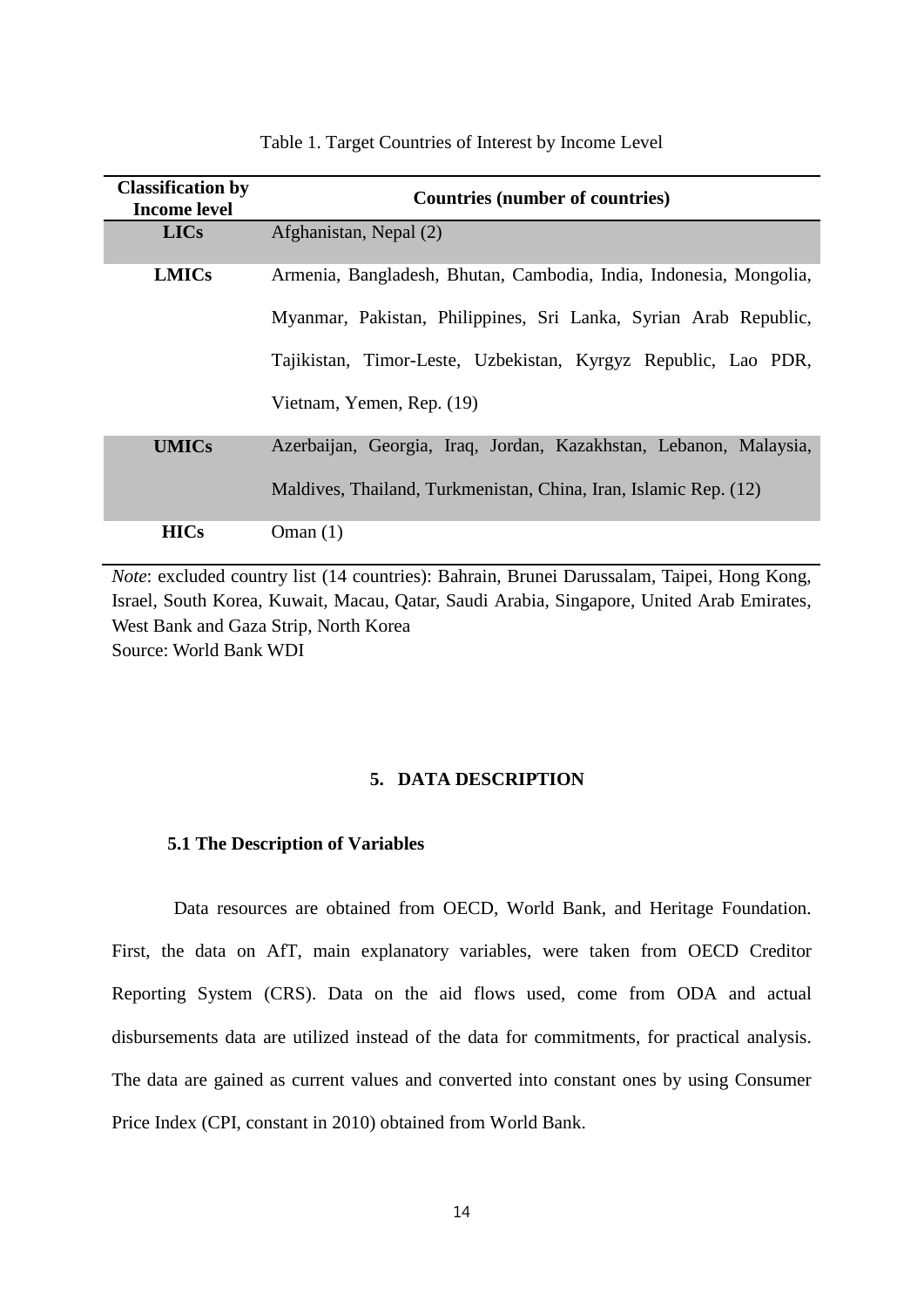In this paper, each amount of AfT subset as well as the total amount of AfT are used as independent variables. WTO organized the AfT Task Force team after introducing AfT initiative in 2005. AfT Task Force team basically defined AfT as program and project aids focusing on trade-related developments in the development strategy of recipient countries, and conceptually separated AfT into six subsets: (1) trade development; (2) trade policy and regulations; (3) trade-related infrastructure; (4) trade-related adjustment; (5) building productive capacity; and (6) other trade-related needs (OECD/WTO 2007). However, as mentioned above, AfT is statistically divided into three big categories (a) trade policy and regulations (including [trade-related adjustment,](http://www.oecd.org/dac/aft/43860704.pdf) and trade facilitation which has recently received attention); (b) [economic infrastructure;](http://www.oecd.org/dac/aft/43860714.pdf) (c) productive capacity building according to OECD CRS. The statistical classification would be used to analyze the effect of AfT in this paper.

| <b>AfT</b> categories               | AfT sub-categories (CRS code)                                                                                                                                                                                                                              |  |  |  |
|-------------------------------------|------------------------------------------------------------------------------------------------------------------------------------------------------------------------------------------------------------------------------------------------------------|--|--|--|
|                                     | <b>TRANSPORT AND STORAGE (210)</b>                                                                                                                                                                                                                         |  |  |  |
| <b>ECONOMIC INFRASTRUCTURE</b>      | <b>COMMUNICATIONS (220)</b>                                                                                                                                                                                                                                |  |  |  |
|                                     | <b>ENERGY GENERATION AND SUPPLY (230)</b>                                                                                                                                                                                                                  |  |  |  |
|                                     | <b>BANKING AND FINANCIAL SERVICES (240)</b>                                                                                                                                                                                                                |  |  |  |
|                                     | <b>BUSINESS AND OTHER SERVICES(250)</b>                                                                                                                                                                                                                    |  |  |  |
|                                     | <b>AGRICULTURE (311)</b>                                                                                                                                                                                                                                   |  |  |  |
|                                     | FORESTRY (312)                                                                                                                                                                                                                                             |  |  |  |
| <b>BUILDING PRODUCTIVE CAPACITY</b> | <b>FISHING (313)</b>                                                                                                                                                                                                                                       |  |  |  |
|                                     | <b>INDUSTRY (321)</b>                                                                                                                                                                                                                                      |  |  |  |
|                                     | <b>MINERAL RESOURCES AND MINING (322)</b>                                                                                                                                                                                                                  |  |  |  |
|                                     | TOURISM (332)                                                                                                                                                                                                                                              |  |  |  |
|                                     | <b>TRADE POLICY AND REGULATIONS (331)</b>                                                                                                                                                                                                                  |  |  |  |
| <b>TRADE POLICY AND REGULATIONS</b> | - TRADE POLICY AND ADMINISTRATIVE MANAGEMENT (33110)<br>- TRADE FACILITATION (33120)<br>- REGIONAL TRADE AGREEMENTS (RTAS) (33130)<br>- MULTILATERAL TRADE NEGOTIATIONS (33140)<br>- TRADE-RELATED ADJUSTMENT(33150)<br>- TRADE EDUCATION/TRAINING (33181) |  |  |  |

Table 2. Aid for Trade Categories

*Note*: *aid to trade facilitation* and *aid to trade-related adjustment* are statistically involved in *aid to trade policy and regulations*

Source: Own illustration, based on the OECD CRS (http://www.oecd.org/aidfortrade/data/)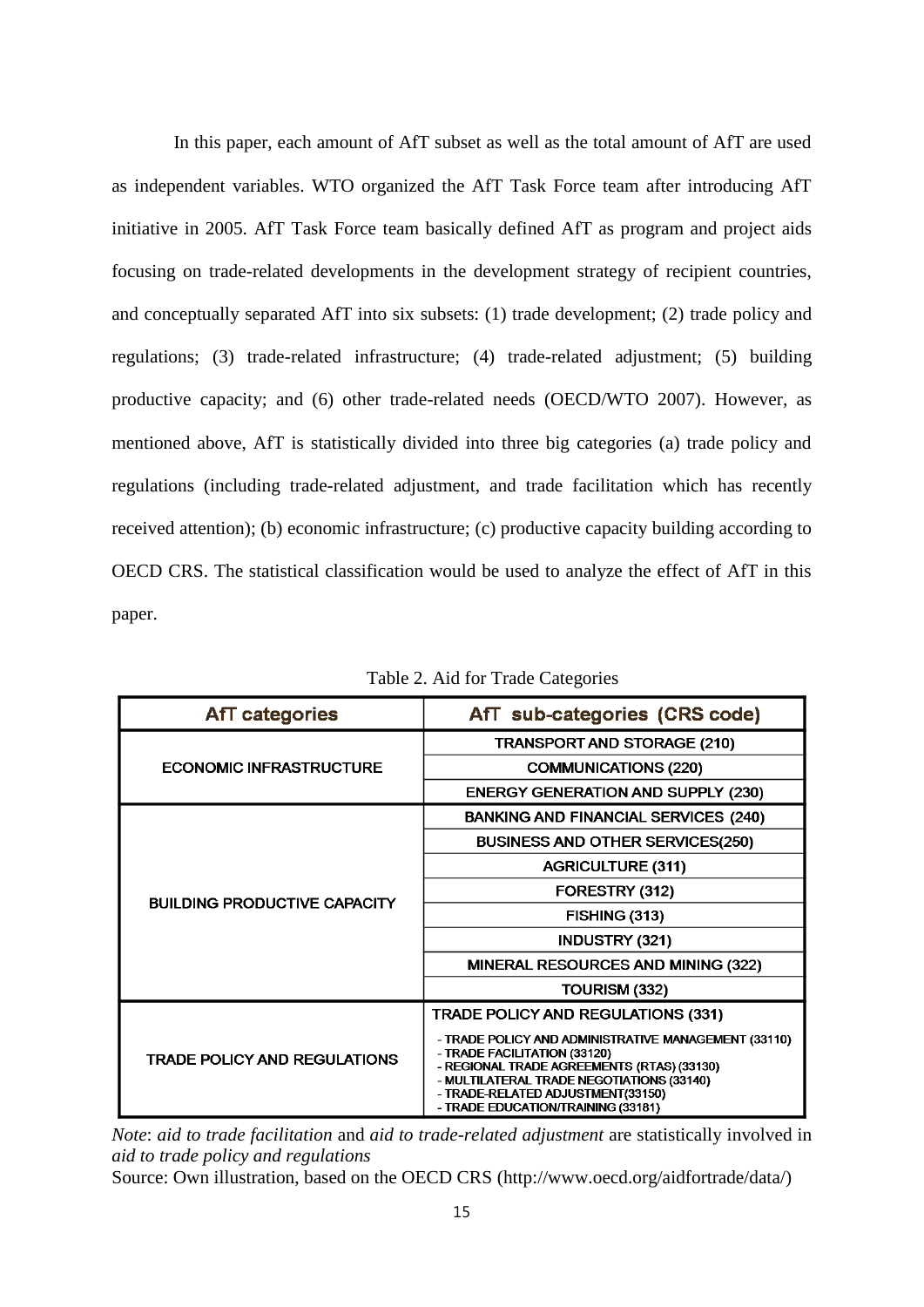To be specific*, aid for economic infrastructure* consists of energy generation and supply (CRS code: 230), communications (220), and transport and storage (210). Next, *aid for building productive capacity* includes business and other services (250), banking and financial services (240) and, and various assistances for each production sectors. Finally, *aid for trade policy and regulations* contains trade education/training (33181), trade-related adjustment (33150), multilateral trade negotiations (33140), regional trade agreements (33130), trade facilitation (33120), and trade policy and administrative management (33110). Table 2 presents AfT categories and its subsets including their CRS codes.

Secondly, the control variables are GDP per capita, population, and economic institution. To be more concrete, GDP per capita (constant 2010 US\$, converted by using CPI) and population (million) data, which represent the market size of one country affecting the export volume, are obtained from World Development Indicator (WDI) of World Bank. The index of Economic Freedom is also used as an institutional index taken from Heritage Foundation. The index is largely divided into four categories such as rule of law, government size, regulatory efficiency and open markets with total 12 sub-indicators and evaluated through quantitative and qualitative methods. The total score is graded on the scale of 0 to 100 points, which is used as a proxy for economic institution.

Lastly, the dependent variable as used here, is the total amount of merchandise export acquired from World Bank WDI. The export data, in common with AfT data, also converted into constant values from current ones by using CPI index (constant in 2010). The Table 3 represents the summary of main variables used in this paper.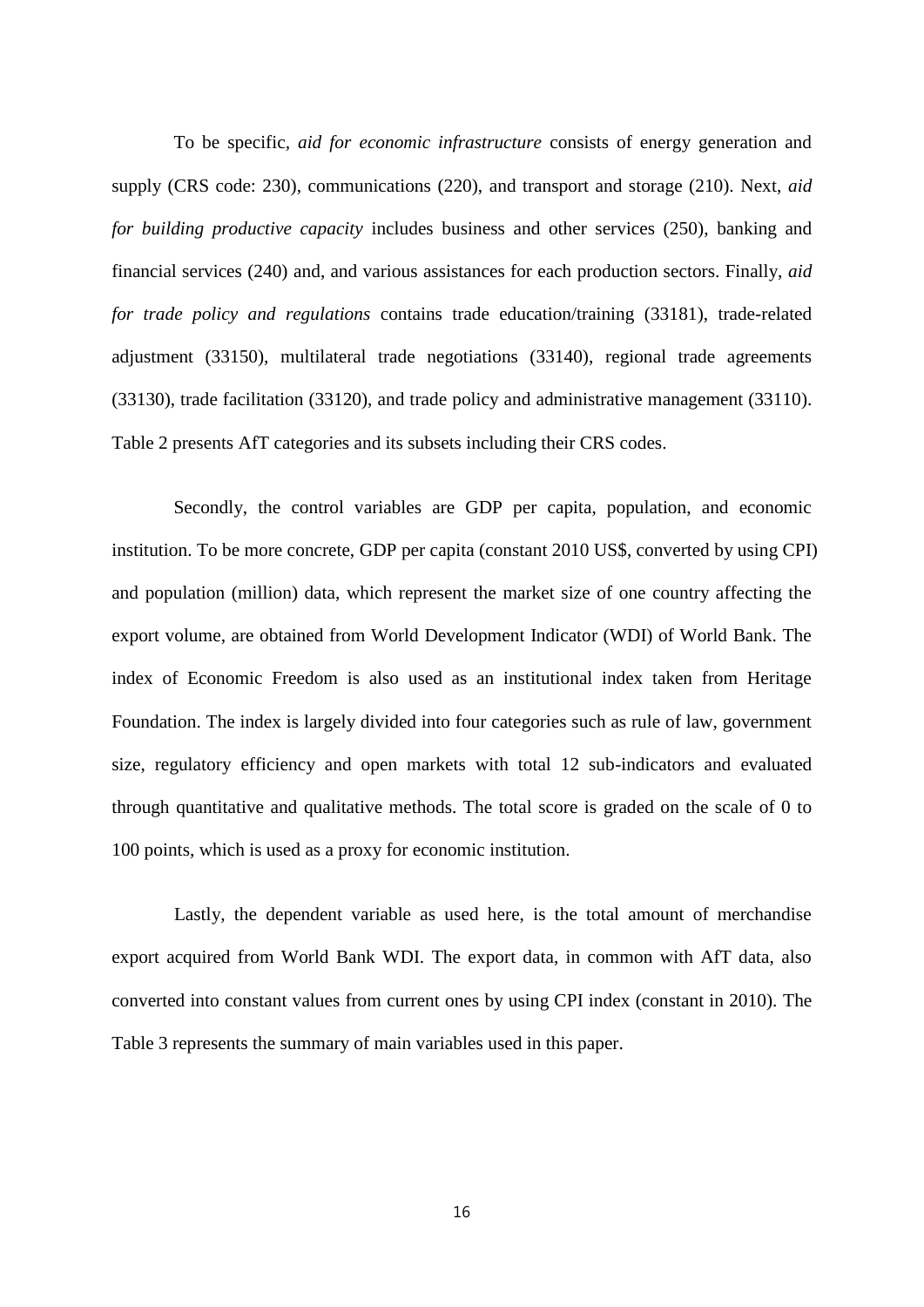| Variable                                                             | Mean     | Std. Dev. | Min.           | Max.      | Obs. | Data Source              |
|----------------------------------------------------------------------|----------|-----------|----------------|-----------|------|--------------------------|
| Total Aid for Trade<br>(constant 2010 US\$ millions)                 | 336.68   | 496.7     | $\overline{0}$ | 3.088.10  | 340  | <b>OECD CRS</b>          |
| Aid for Economic Infrastructure<br>(constant 2010 US\$ million)      | 212.06   | 333.81    | $\mathbf{0}$   | 2,111.72  | 340  | <b>OECD CRS</b>          |
| Aid for Building Productive Capacity<br>(constant 2010 US\$ million) | 119.46   | 182.38    | $\overline{0}$ | 1,024.64  | 340  | <b>OECD CRS</b>          |
| Aid for Trade Policy and Regulations<br>(constant 2010 US\$ million) | 5.16     | 8.2       | $\Omega$       | 49.66     | 340  | <b>OECD CRS</b>          |
| Population (million)                                                 | 112.51   | 300.01    | 0.33           | 1,371.22  | 340  | World Bank<br><b>WDI</b> |
| GDP per capita (constant 2010 US\$)                                  | 3,492.87 | 3.776.35  | $\mathbf{0}$   | 23,678.71 | 340  | World Bank<br><b>WDI</b> |
| Economic Freedom Index [0; 100]                                      | 50.67    | 17.97     | $\Omega$       | 73        | 340  | Heritage<br>Foundation   |
| In (merchandise exports in constant 2010 US\$)                       | 22.96    | 2.36      | 15.94          | 28.48     | 340  | World Bank<br>WDI        |

Table 3. Descriptive Statistics for the Main Variables

*Note*: Zero value of AfT is replaced by 1 before taking the log transformation. However, some panels with a couple of zero value of AfT were omitted from analysis, thus the remained zero values are negligible.

## **5.2 Differences from Previous Research Data**

This study not only modified and applied the methodology of Calì and te Velde, but also used different variables from the researchers. To be specific, the coverage of analysis of this paper is 34 Asian countries whereas Calì and te Velde covered almost 100 developing countries. Also, they only dealt with the period between 2002 and 2007, which might make it difficult to draw valid results as it is only from a short period of time. Therefore, this paper deals with 10 years, from 2006 to 2015, after the AfT initiative was launched in 2005.

In terms of other control variables, the Real Effective Exchange Rate (REER) and (log of) market potential measure (MP) were not employed, whereas Cali and te Velde used those variables. As for REER which is the alternative variable of CPI, the observation is significantly limited, and the usage of it does not have a considerably different effect on the coefficient of AfT compared to the usage of CPI. Also, CPI is already applied by computing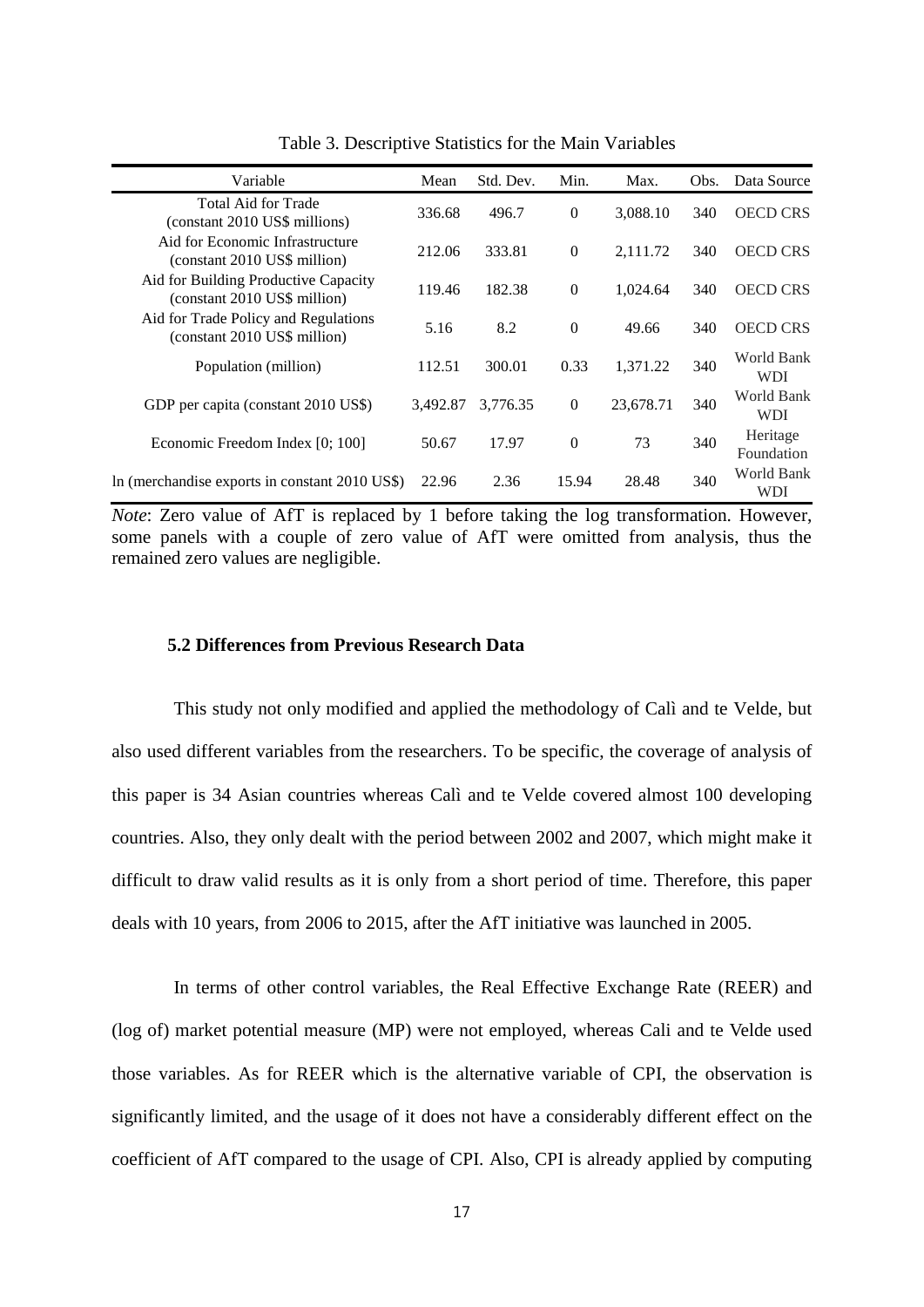constant value of AfT, GDP per capita and exports in equations (1) and (2) in this paper. MP is Distance weighted values of GDP, but MP's observation is limited and uses GDP per capita instead. Moreover, GDP per capita might affect the exports enough without the need to consider MP (Table 4 and 5 reveals this result).

#### **6. EMPIRICAL RESULTS**

#### **6.1 Overall Analysis**

Table 4 shows the results for equations (1) and (2). The impact of total AfT and specific type of AfT, that is,  $A_{TPR}$ ,  $A_{INF}$ , and  $A_{PC}$  on exports are analyzed respectively. Time lag (t-1, t-2) are reflected in AfT variables. Fixed effect panel model (including state and time fixed effects) is used and OLS results are also reported as for a comparison.

Generally, total AfT (comprised of  $A_{INF}$ ,  $A_{PC}$ , and  $A_{TPR}$ ) has no discernible effect on increasing exports albeit the coefficient of one indicates positive value (column 1). Among the three specific types of AfT, which are lagged by one year, however, the coefficient of ATPR is only significant (at the 5 percent level) and has a bigger magnitude than the other types of AfT,  $A_{INF}$  and  $A_{PC}$ . The coefficient, as  $A_{TPR}$  has positive value, which suggests that an additional 100% of ATPR brings out a 2.9 percent increase in merchandise exports on average. Each coefficient of  $A_{INF}$  and  $A_{PC}$  presents a positive impact on export, but is not significant at conventional level (column 2). In case of each type of AfT that is lagged by two years, every variable is not significant (column 3). To be specific, the coefficients of  $A_{PC}$  and  $A_{TPR}$  remain positive, but the one of  $A_{INF}$  is negative. Also, the two year lagged variables also have less magnitude compared to one year lagged ones.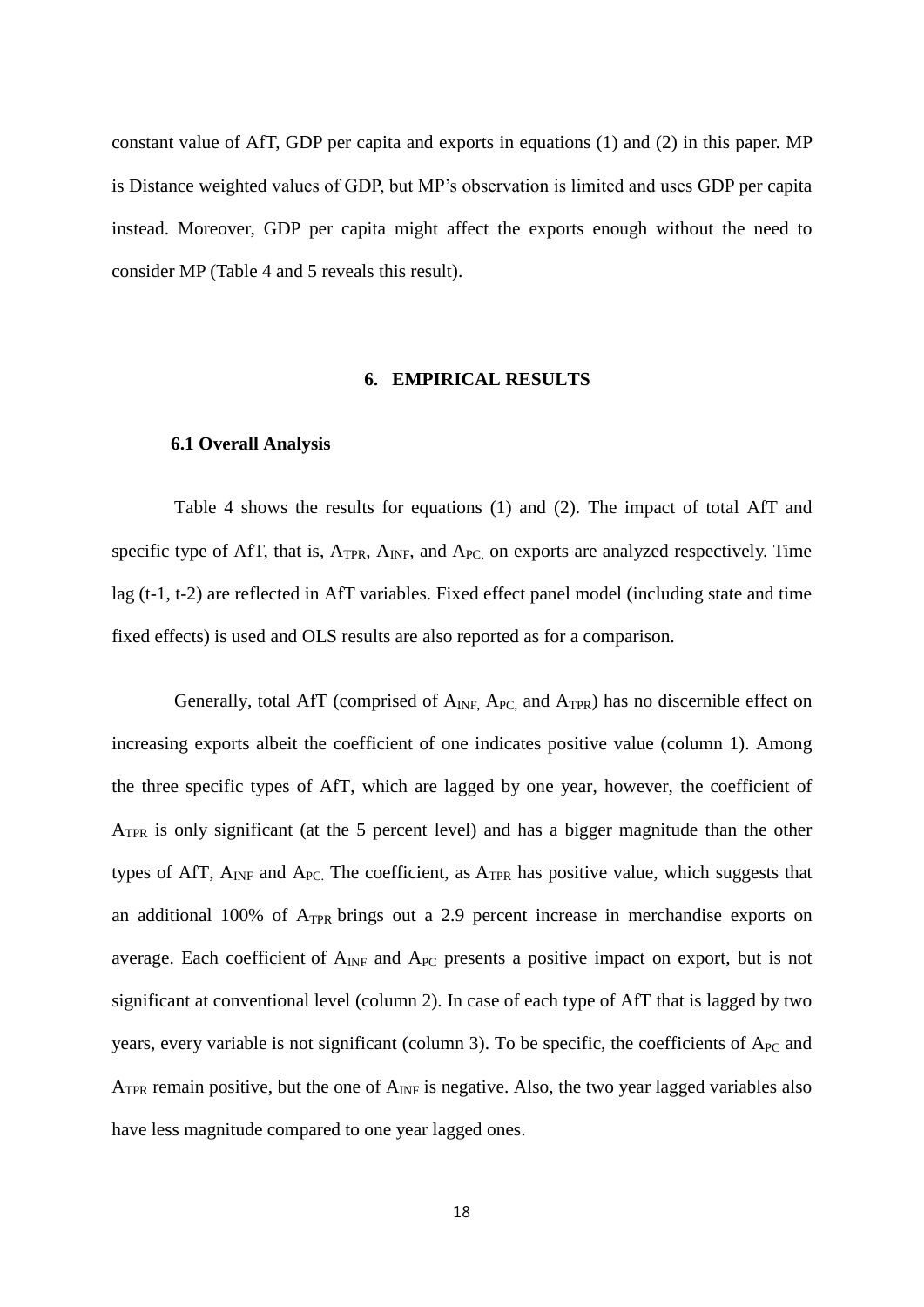It should be noted that the coefficient of  $A_{TPR} = 0$  dummy, non aid dummy, as Calì and te Velde (2011) pointed out, could be identified better by considering the coefficients of  $ln(A_{TPR} = positive)$  together. To be specific, there is a difference in coefficients (lagged one year) between the logged exports as A<sub>TPR</sub> is positive and the logged exports as A<sub>TPR</sub> is zero by  $0.229*ln(A_{TPR}) + 0.413$ . Since both are significant values, it could be concluded that  $(0.229)$ <sup>\*</sup>ln(A<sub>TPR</sub>) + 0.413 is the total coefficient of A<sub>TPR</sub> on the export volume, which is larger than when considering  $A_{TPR}$  alone. Considering the two-year lagged variables in this way, the differences between each logged export volume of  $A_{TPR}$  in positive or zero is  $0.019*ln(A_{TPR})$  $+ 0.340$ . However, as the coefficient (0.019) of  $ln(A_{TPR} = positive)$  is not significant and A<sub>TPR</sub>=0 dummy is significant, the conclusion is that the total coefficient of A<sub>TPR</sub> is just 0.340.

Next, the results of control variables are reported as expected. Population (million) and logged GDP per capita, which represents the market size of a country, are highly significant at the 1 percent level. However, the magnitude of population is close to zero whereas logged GDP per capita has significant magnitude. It is also interesting to note that the economic freedom variable used as an indicator of the economic institution is very significant (at the 1 percent level) and positively affects export growth in all regressions. This result was supported by Massa's study (2013) which stated that institutional quality enhances the effectiveness of aid (for trade facilitation) on exports. Economic freedom index as used in the analysis is an indicator of how free environment a country or individual has in production, distribution and consumption of various goods, which shows that exercising individuals' economic rights seem effective in increasing exports.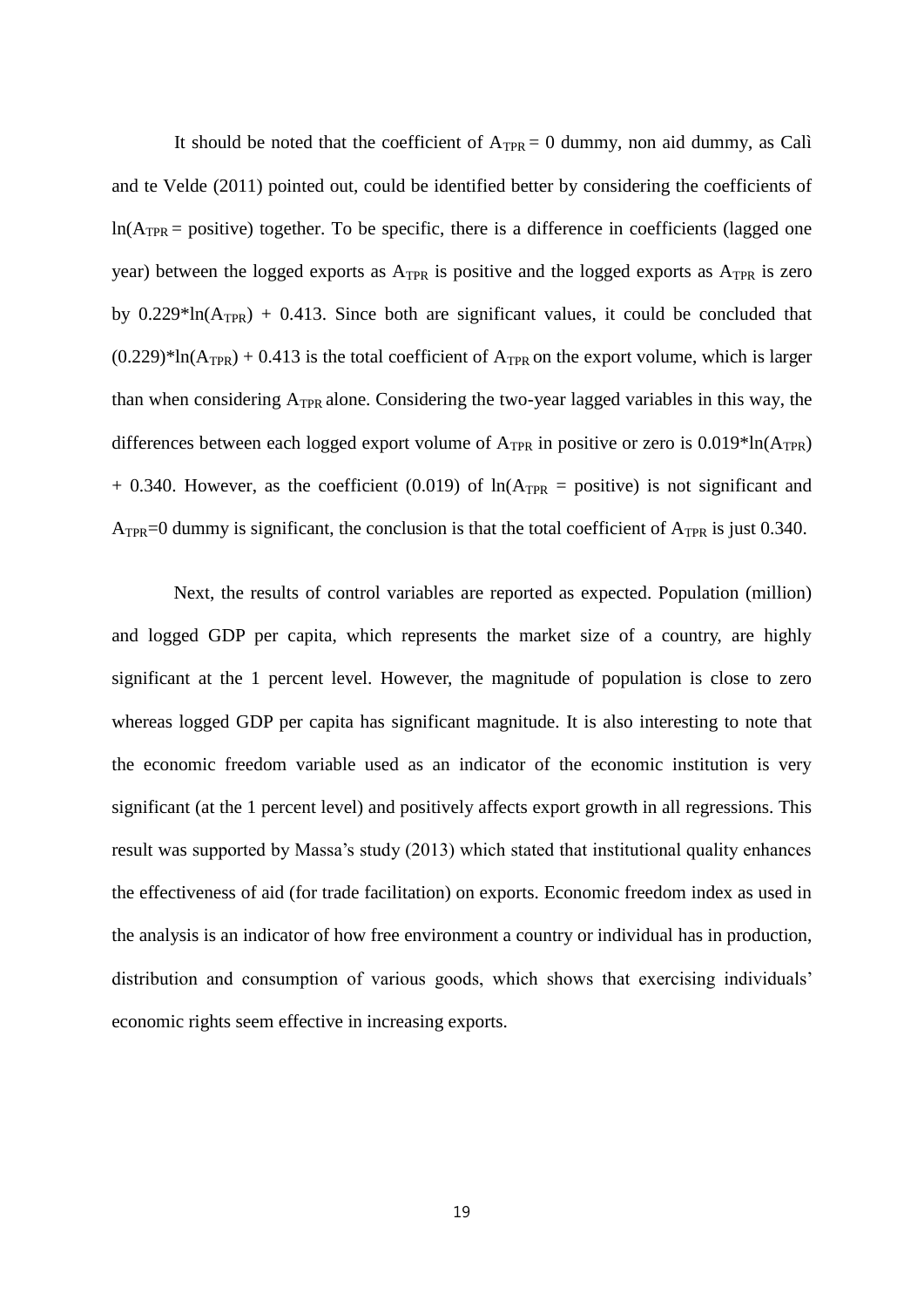|                                | (1)<br><b>FE</b> | (2)<br><b>FE</b> | (3)<br><b>FE</b> | (4)<br><b>OLS</b> | (5)<br><b>OLS</b> |
|--------------------------------|------------------|------------------|------------------|-------------------|-------------------|
| $ln(AfT)t-1$                   | 0.022            |                  |                  | $0.176***$        |                   |
|                                | (0.024)          |                  |                  | (0.064)           |                   |
| $ln(A_{INF})_{t-1}$            |                  | 0.002            |                  |                   | 0.069             |
|                                |                  | (0.016)          |                  |                   | (0.083)           |
| $ln(A_{PC})_{t-1}$             |                  | 0.022            |                  |                   | $-0.062$          |
|                                |                  | (0.027)          |                  |                   | (0.106)           |
| $ln(A_{TPR} = positive)_{t-1}$ |                  | $0.029**$        |                  |                   | $0.214***$        |
|                                |                  | (0.014)          |                  |                   | (0.073)           |
| Dummy $(A_{TPR} = 0)_{t-1}$    |                  | $-0.413***$      |                  |                   | 0.107             |
|                                |                  | (0.101)          |                  |                   | (0.640)           |
| $ln(A_{INF})_{t-2}$            |                  |                  | $-0.018$         |                   |                   |
|                                |                  |                  | (0.017)          |                   |                   |
| $ln(A_{PC})_{t-2}$             |                  |                  | 0.018            |                   |                   |
|                                |                  |                  | (0.027)          |                   |                   |
| $ln(A_{TPR} = positive)_{t-2}$ |                  |                  | 0.019            |                   |                   |
|                                |                  |                  | (0.013)          |                   |                   |
| Dummy $(A_{TPR}=0)_{t-2}$      |                  |                  | $-0.340***$      |                   |                   |
|                                |                  |                  | (0.096)          |                   |                   |
| Pop (million)                  | $0.000$ ***      | $0.000$ ***      | $0.000***$       | $0.000$ ***       | $0.000$ ***       |
|                                | (0.000)          | (0.000)          | (0.000)          | (0.000)           | (0.000)           |
| In GDPpc                       | $0.137***$       | $0.121***$       | $0.130***$       | $0.386***$        | $0.394***$        |
|                                | (0.025)          | (0.025)          | (0.025)          | (0.072)           | (0.074)           |
| Economic Freedom               | $0.007***$       | $0.006***$       | $0.007***$       | $0.019***$        | $0.016***$        |
|                                | (0.002)          | (0.002)          | (0.002)          | (0.006)           | (0.006)           |
| Observation                    | 336              | 336              | 337              | 336               | 336               |
| Countries                      | 34               | 34               | 34               | 34                | 34                |
| R-sq. (within)                 | 0.4452           | 0.4844           | 0.4709           |                   |                   |
| R-squared                      |                  |                  |                  | 0.3836            | 0.3975            |

Table 4. The Impact of AfT on Total Exports (2006-2015)

*Notes*: Standard errors in parentheses; \*significant at 10 percent level; \*\*significant at 5 percent level; \*\*\*significant at 1 percent level; fixed effect regressions include year and country fixed effects; time dummies and constant term are not shown.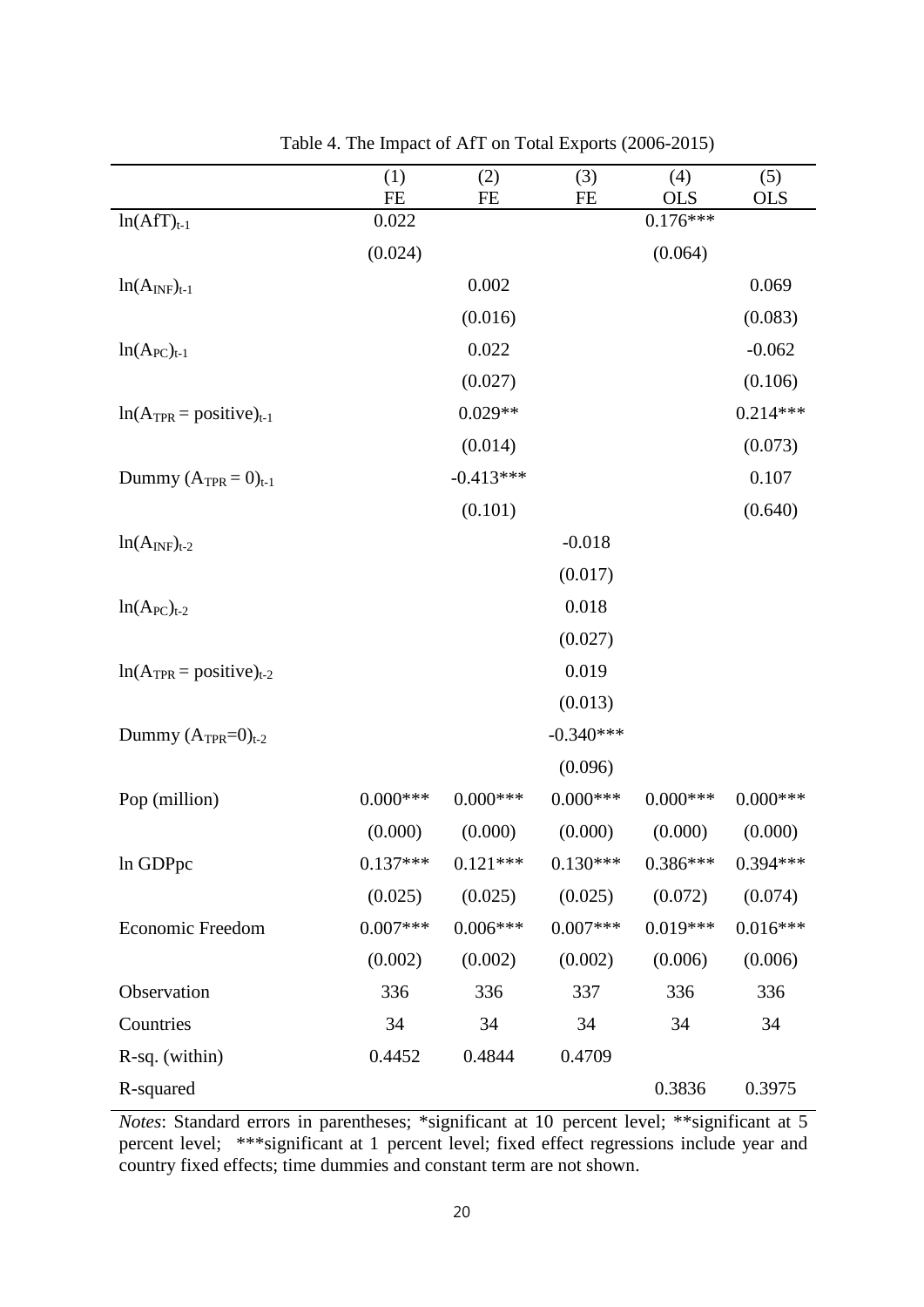## **6.2 Analysis by Income Level of Countries**

Table 5 reports the impact of the three types of AfT on export volume in country groups by income level. In fact, the total number of groups divided by national income is four (LICs, LMICs, HICs, and UMICs), but the number of LICs and HICs among the Asian countries is too small to be empirically analyzed. Therefore, income countries are divided into two groups and relatively classified into higher income groups  $(HIC + UMICs: 13)$ countries) and lower income ones  $(LICs + LMICs: 21$  countries). As in Table 4, the same independent and dependent variables were used and the state and period effects are controlled using the fixed effects model.

The analysis of the AfT subcategories' impacts on exports by income-divided countries yields that  $A_{PC}$  in a lower income group and  $A_{TPR}$  in a higher income groups have a very positive and visible effect on exports. The result from analysis in the total number of Asian countries seems to be influenced by the coefficient of A<sub>TPR</sub> in the higher income group. More specifically, only the lower income group has a positive and significant coefficient (at 5 percent level) of  $A_{PC}$  with a one-year time lag. Also, the magnitude of  $A_{PC}$  coefficient is very large as compared to other specific AfT variables. An additional 100% of A<sub>PC</sub> results in a 12.3% increase in exports on average. Nevertheless, the coefficient of  $A_{PC}$  in higher income groups is so small that the overall coefficient of  $A_{PC}$  in Asian countries seems to be insignificant. The impact of  $A_{TPR}$  with the same time lag is positive and not significant in lower income group. However, in the Asian countries with relatively higher income, the coefficient of  $A_{TPR}$  has a highly imperative and positive impact on the export volumes in the analysis with not only one-year but also two-year time lags. Each  $A_{INF}$  with one or two-year time lag has positive or negative coefficient, but insignificant in both income groups.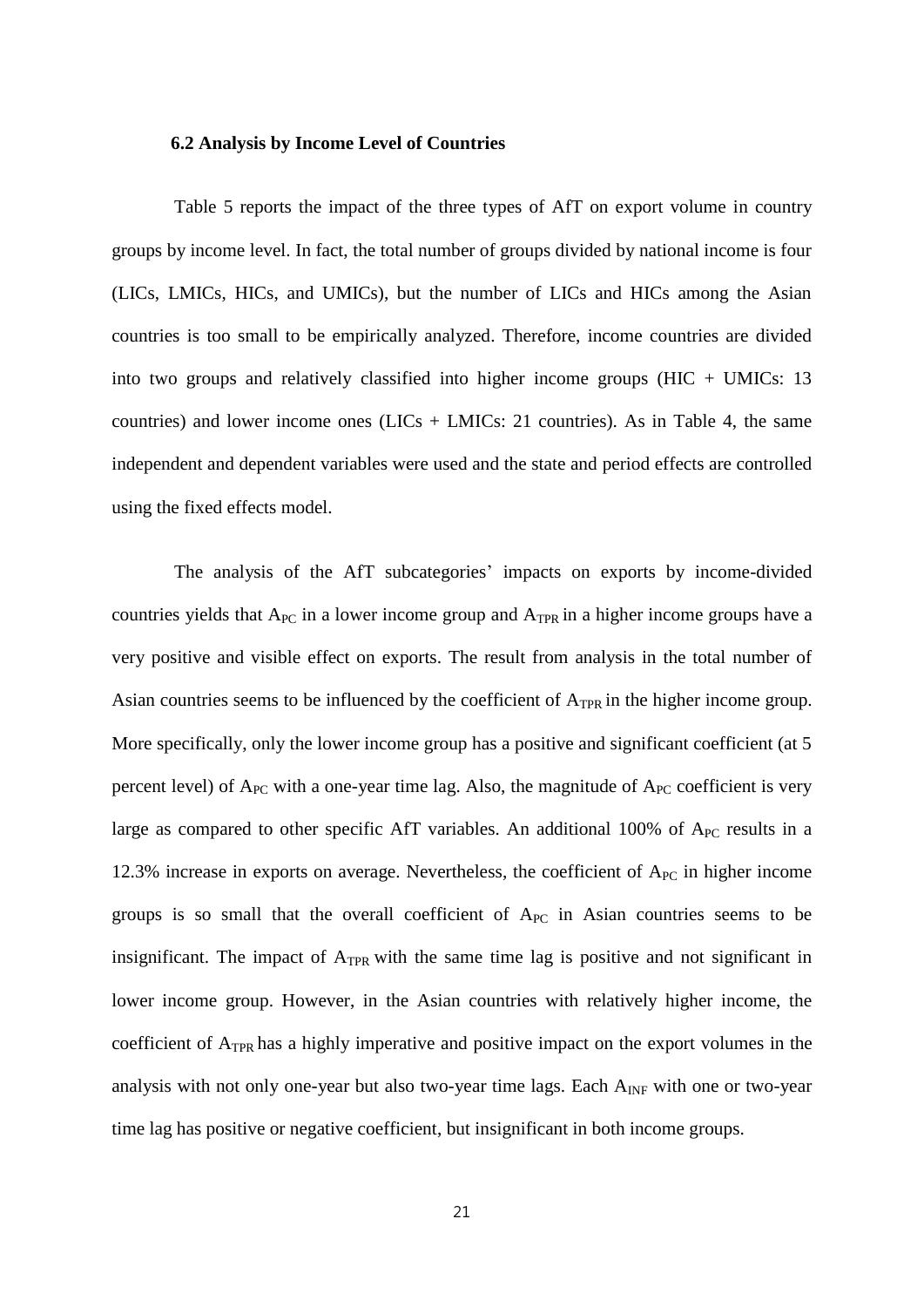|                                |                       | $LICs + LMICs$ |                    | $HIC + UMICs$ |
|--------------------------------|-----------------------|----------------|--------------------|---------------|
|                                | (1)                   | (2)            | (4)                | (4)           |
|                                | <b>FE</b><br>$-0.010$ | FE             | <b>FE</b><br>0.006 | FE            |
| $ln(A_{INF})_{t-1}$            |                       |                |                    |               |
|                                | (0.036)               |                | (0.010)            |               |
| $ln(A_{PC})_{t-1}$             | $0.123**$             |                | 0.006              |               |
|                                | (0.059)               |                | (0.017)            |               |
| $ln(A_{TPR} = positive)_{t-1}$ | 0.009                 |                | $0.030***$         |               |
|                                | (0.024)               |                | (0.011)            |               |
| Dummy $(A_{TPR} = 0)_{t-1}$    | $-0.421*$             |                | $-0.269***$        |               |
|                                | (0.248)               |                | (0.063)            |               |
| $ln(A_{INF})_{t-2}$            |                       | $-0.032$       |                    | $-0.005$      |
|                                |                       | (0.042)        |                    | (0.010)       |
| $ln(A_{PC})_{t-2}$             |                       | 0.073          |                    | 0.007         |
|                                |                       | (0.056)        |                    | (0.016)       |
| $ln(A_{TPR} = positive)_{t-2}$ |                       | $-0.009$       |                    | $0.023**$     |
|                                |                       | (0.023)        |                    | (0.010)       |
| Dummy $(A_{TPR}=0)_{t-2}$      |                       | $-0.492*$      |                    | $-0.264***$   |
|                                |                       | (0.256)        |                    | (0.058)       |
| Pop (million)                  | $0.000**$             | $0.000**$      | 0.000              | 0.000         |
|                                | (0.000)               | (0.000)        | (0.000)            | (0.000)       |
| In GDPpc                       | 0.089***              | $0.098***$     | $0.323***$         | $0.341***$    |
|                                | (0.031)               | (0.031)        | (0.056)            | (0.055)       |
| <b>Economic Freedom</b>        | $0.008***$            | $0.010***$     | $-0.004**$         | $-0.004**$    |
|                                | (0.003)               | (0.003)        | (0.002)            | (0.002)       |
| Observation                    | 210                   | 210            | 126                | 127           |
| Countries                      | 21                    | 21             | 13                 | 13            |
| R-sq. (within)                 | 0.4082                | 0.3907         | 0.8469             | 0.8451        |

Table 5. The Impact of AfT on Exports by Income Level of Countries

*Notes*: Standard errors in parentheses; \*significant at 10 percent level; \*\*significant at 5 percent level; \*\*\*significant at 1 percent level; fixed effect regressions include year and country fixed effects; time dummies and constant term are not shown.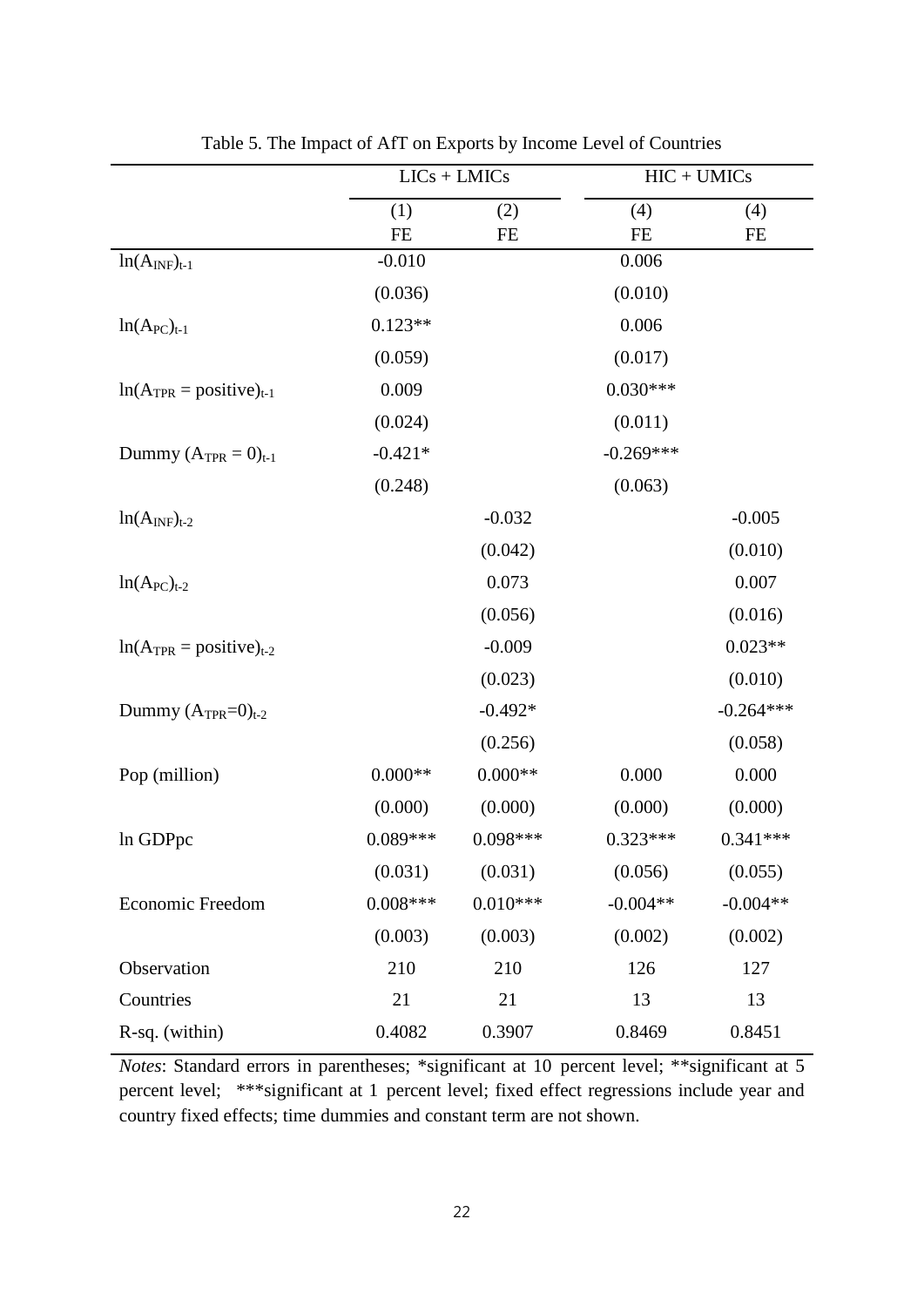#### **7. CONCLUSION**

Many international organizations and donor countries believe that AfT plays an essential role in the development of recipient countries through supporting export promotion. Nevertheless, AfT's effectiveness, especially focused on Asian countries, is not sufficiently proven because of scarce evidence. To fill this gag, the impact of specific type of AfT on the export in Asian recipient countries has been scrutinized including an analysis according to the income level of counties.

Table 6. Summary of Results for the Impact of Specific AfT on Exports in Asian Countries

|                                            | $A_{INF}$     | $A_{PC}$                 | ATPR                                  |
|--------------------------------------------|---------------|--------------------------|---------------------------------------|
| All Recipient<br>Countries                 | insignificant | insignificant            | Significant with (t-1)                |
| Lower Income<br>Groups<br>$(LICs + LMICs)$ | insignificant | Significant with $(t-1)$ | insignificant                         |
| Higher Income<br>Groups<br>$(HIC + UMICs)$ | insignificant | insignificant            | Significant with (t-1)<br>and $(t-2)$ |

*Notes*: (t-1) and (t-2) means one-year time lag and two-year time lag respectively.

The results in this paper reported that AfT does not have a significant impact on the export promotion of the recipients as a whole. However, as shown in Table 6, *aid for trade policy and regulation*, a subset of AfT, has a positive and critical impact on exports. The export elasticity is 0.03 when *aid for trade policy and regulation* is not zero. The many case studies presented by Asian Development Bank (ADB) also support this empirical result (2012). One of the successful cases is the ASEAN-EU program for Regional Integration Support (APRIS  $\text{II}$ ), a three-year program from 2006 to 2009 and which could be categorized as one of the subsets of *aid for trade policy and regulation* (ADB/WTO 2012). The project's main purpose was to establish the ASEAN Economic Community (AEC) and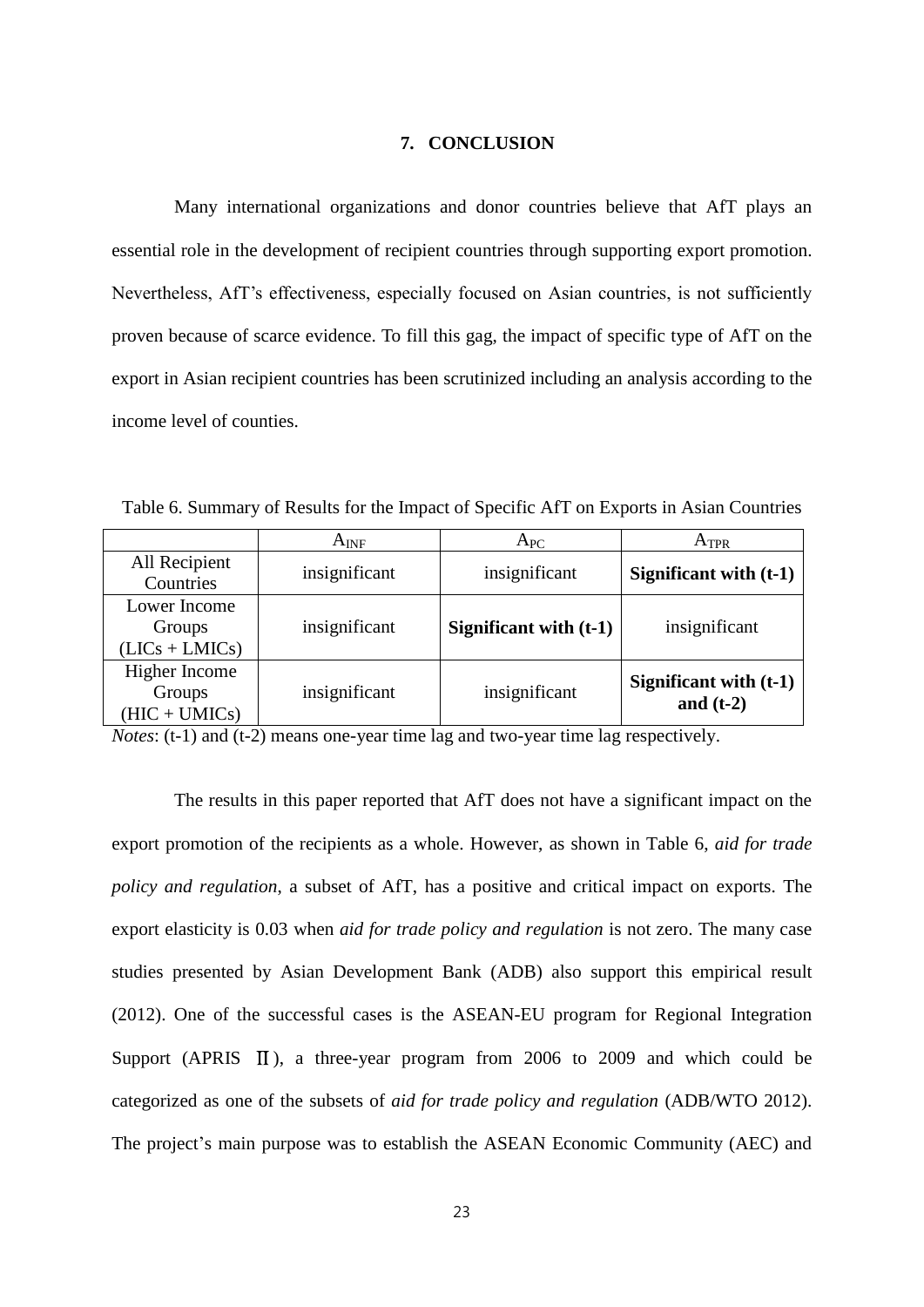build up strong overall relations between the EU and ASEAN using technical assistance such as customs and trade facilitation, standards, and conformance, capacity building, and so on. The APRIS  $\Pi$  was evaluated as an effective and sustainable project. Therefore, it is surprising that *aid for trade policy and regulation* has been found to be helpful in increasing exports, even though the amount is relatively small (US\$ 9.4 billion, 3.1% of total AfT disbursement) as compared to two different types of AfT from 2006 to 2015.

One more thing worth noting is that the empirical results in Asian countries are different from the ones on sub-Saharan Africa (SSA). Cali and te Velde (2011)'s paper revealed that *aid disbursed to [economic infrastructure](http://www.oecd.org/dac/aft/43860714.pdf)* was exclusively effective on exports in SSA whereas it was not the case in Asia. Thus, this fact might indicate each geographical region would be best suited to a specific AfT type.

Furthermore, on examination of the effect of the specific AfT used at the country level, only *aid for productive capacity* is effective for exports in the relatively lower income group (LICs and LMICs), and only *aid for trade policy and regulations* positively affects the export growth in higher income group (HICs and UMIC). This result is consistent with ADB's explanation that the Asia (and the Pacific) experience demonstrated that a small amount of AfT could be optimally distributed when taking into consideration the characteristics of individual countries such as income level, and so on. (ADB/WTO 2012). It suggests that the main restrictive factor of export might be the lack of production capacity in case of the countries with lower income, while the ones with higher income may have somewhat adequate production capacity, but that the trade-related policy hinders market access and the lack of human resources might be a limitation in the promotion of exports.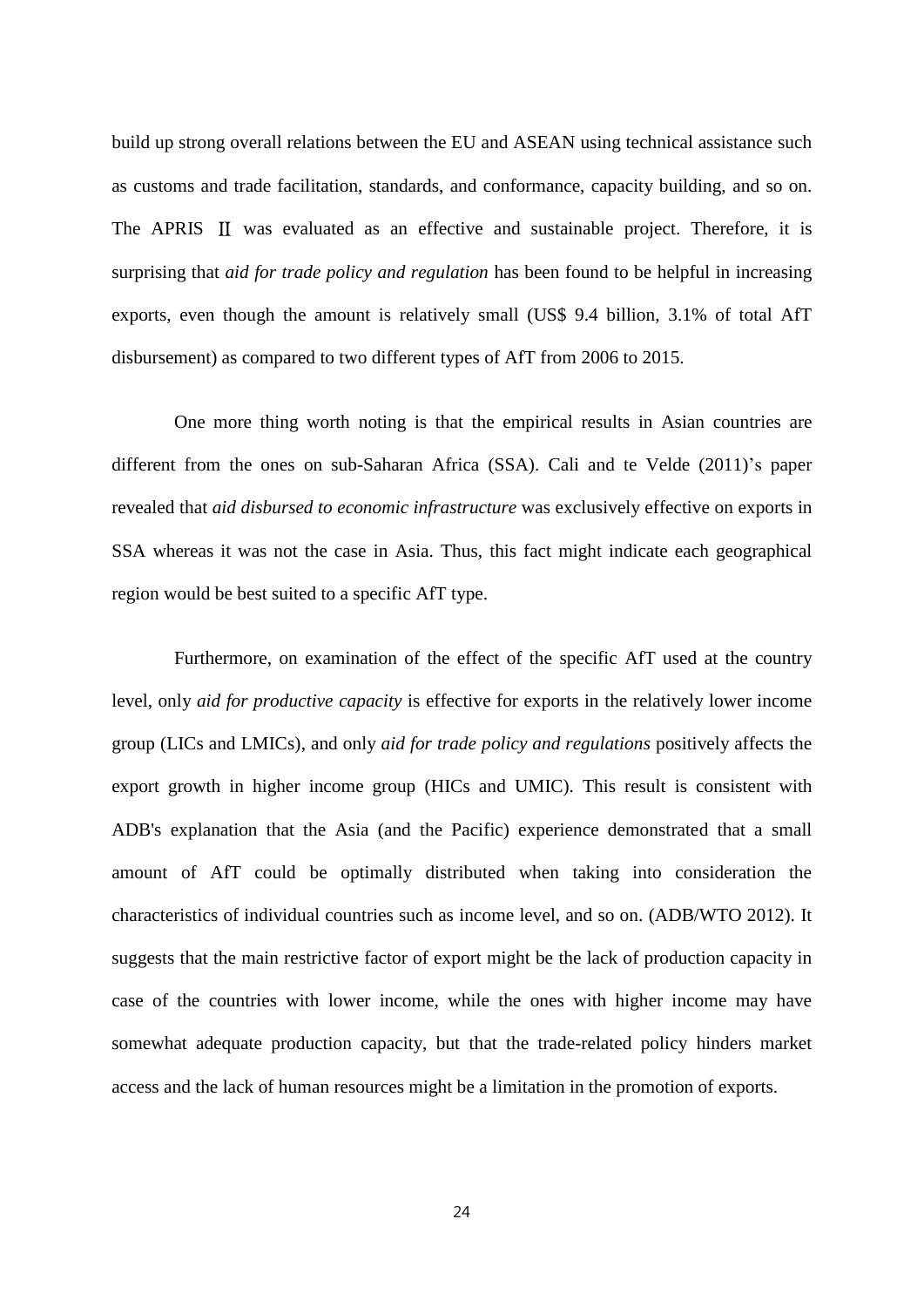For further study, it is necessary to conduct more precise research on detailed effectiveness of AfT for the proper allocation strategy of trade-related ODA. To put it concretely, it should be scrutinized as to which sector of *aid for productive capacity* (i.e. agriculture, forestry, fishing, industry, and so on) has a more imperative impact on trade performance of LICs and LMICs in Asia. Moreover, in the same way, it should be studied as to which subsets of *aid for trade policy and regulation (i.e. trade facilitation, regional trade agreements, trade-related adjustment)* would be more effective in exports in UMICs and HICs. If other regions except for Asia and SSA are examined, it would also be helpful to identify the specific AfT required for each region in order to increase exports. As such, it is the conclusion that AfT should be continued but be concentrated on particular types of AfT suited to each region.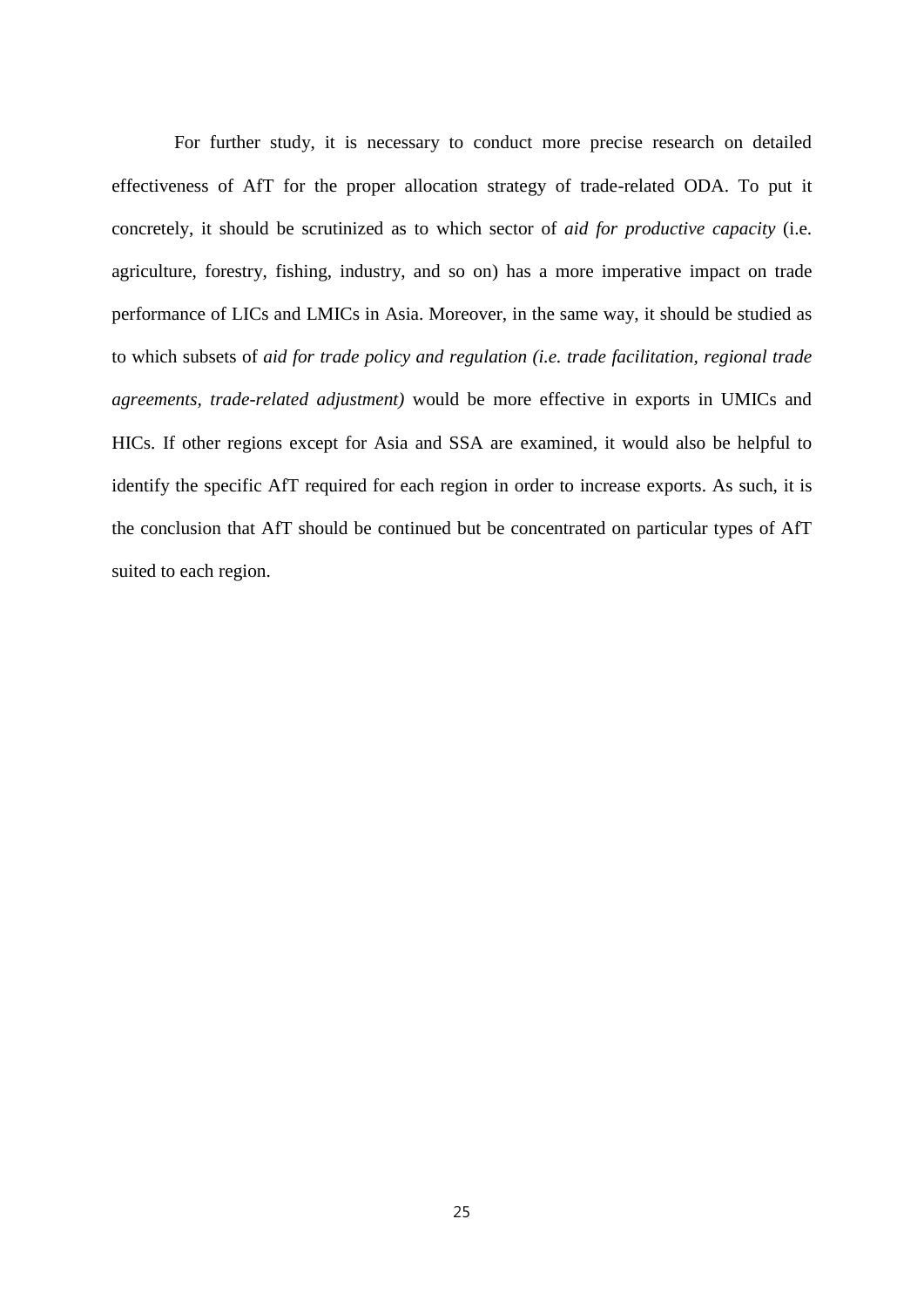## **BIBLIOGRAPHY**

- Asian Development Bank. 2012. *Aid for Trade in Asia and the Pacific Its Role in Trade-Driven Growth,*WTO, Geneva / ADB Publishing, Philippines.
- Burnside, Craig, and David Dollar. 2000. "Aid, Policies and Growth." *American Economic Review* 90(4): 847-868.
- Busse, Matthias, Ruth Hoekstra, and Jens Königer. 2012. "The Impact of Aid for Trade Facilitation on the Costs of Trading." *Kyklos* 65 (2): 143–63. doi:10.1111/j.1467- 6435.2012.00531.x.
- Calì, Massimiliano, and Dirk Willem te Velde. 2011. "Does Aid for Trade Really Improve Trade Performance?" *World Development* 39 (5): 725–40. doi:10.1016/j.worlddev.2010.09.018.
- Dirk Willem te Velde 2008. Financing international public goods a framework to address aid for trade. In D. Njinkeu, & H. Cameron (Eds.), *Aid for trade and development.* Cambridge: Cambridge University Press. Quoted in Calì, Massimiliano, and Dirk Willem te Velde. 2011. "Does Aid for Trade Really Improve Trade Performance?" *World Development* 39 (5): 725–40. doi:10.1016/j.worlddev.2010.09.018.
- Doucouliagos, Chris (Hristos), and Martin Paldam. 2009. "The Aid Effectiveness Literature The Sad Result of 40 Years of Research." *SSRN Electronic Journal* 23 (December): 433–61. doi:10.2139/ssrn.1147611.
- Ferro, Esteban, Alberto Portugal-Perez, and John S. Wilson. 2014. "Aid to the Services Sector: Does It Affect Manufacturing Exports?" *The World Economy* 37 (4): 530–41. doi:10.1111/twec.12151.
- Gomanee, Karuna, Sourafel Girma, and Oliver Morrissey. 2002. "Aid , Investment and Growth in Sub-Saharan Africa," no. September 2002: 19–21.
- Helble, Matthias, Catherine L. Mann, and John S. Wilson. 2012. "Aid-for-Trade Facilitation." *Review of World Economics* 148 (2): 357–76. doi:10.1007/s10290-011-0115-9.
- Hühne, Philipp, Birgit Meyer, Peter Nunnenkamp, Philipp Hühne, Birgit Meyer, and Peter Nunnenkamp. 2014. "Aid for Trade : Assessing the Effects on Recipient Exports of Manufactures and Primary Commodities to Donors and Non-Donors," no. 1953. doi:10.4337/9781783474592.00018.
- Lammersen, Frans, and Michael Roberts. 2015. "Aid for Trade 10 Years on: Keeping It Effective." *OECD Development Policy Papers* 1 (1). doi:10.1787/5JRQC6Q4XXR5-EN.
- McPherson Malcolm F., and Tzvetana Rakovski. 2001. *Understanding the Growth Process in Sub-Saharan Africa: Some Empirical Estimates*.